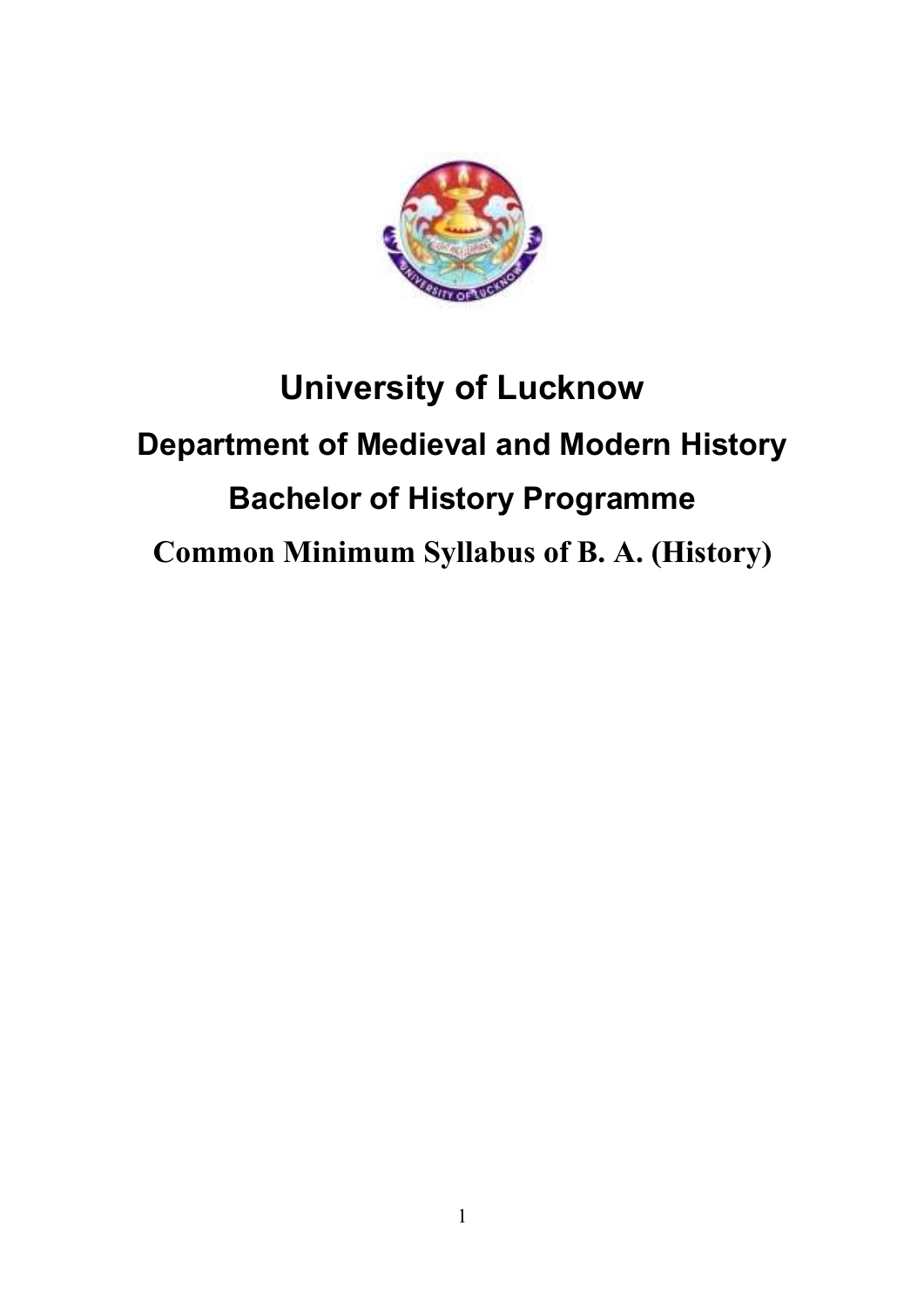# **Course Structure of the B. A. (History)**

**(Semester-wise Titles of the Papers)** 

| Year             | <b>Semester</b>   | Major 1    |                                                                          |                                                                                                  | <b>Major 2</b> |                             | <b>Minor</b> |                                                                      |    | <b>CC/VC</b>                     |                | <b>Total</b> |                                         |
|------------------|-------------------|------------|--------------------------------------------------------------------------|--------------------------------------------------------------------------------------------------|----------------|-----------------------------|--------------|----------------------------------------------------------------------|----|----------------------------------|----------------|--------------|-----------------------------------------|
| <b>History</b>   |                   |            | <b>Credits</b>                                                           |                                                                                                  | <b>Credits</b> |                             |              | <b>Credits</b>                                                       |    | <b>Credits</b>                   | <b>Credits</b> | Award        |                                         |
|                  | <b>Semester I</b> | Paper 1    | Delhi Sultanate: Political Aspects<br>$(1206 - 1526)$                    | $\boldsymbol{\varDelta}$<br>$\overline{\mathcal{A}}$                                             | Paper 1        | $\overline{4}$              | Paper 1      | Delhi Sultanate: Political Aspects<br>$(1206 - 1526)$                |    | CC1                              | $\overline{4}$ | 24           | Certificate                             |
|                  |                   | Paper 2    | FROM WESTERN HISTORY                                                     |                                                                                                  | Paper 2        |                             |              |                                                                      |    |                                  |                |              |                                         |
|                  | <b>Semester 2</b> | Paper3     | Mughal Empire: Political Aspects<br>$(1526 - 1739)$                      | $\boldsymbol{\varDelta}$                                                                         | Paper 3        | $\overline{4}$              | Paper 2      | FROM WESTERN HISTORY                                                 | 4  | VC1                              | $\overline{4}$ | 24           |                                         |
|                  |                   | Paper 4    | FROM WESTERN HISTORY                                                     | $\overline{4}$                                                                                   | Paper 4        |                             |              |                                                                      |    |                                  |                |              |                                         |
| $\overline{2}$   | Semester 3        | Paper 5    | Modern India (1740-1857): Political and<br><b>Administrative Aspects</b> | $\boldsymbol{\varDelta}$                                                                         | Paper 5        | $\overline{4}$              | Paper 3      | Modern India (1740-1857):<br>Political and Administrative<br>Aspects | 4  | CC2                              | $\overline{4}$ | 24           | Diploma                                 |
|                  |                   | Paper 6    | FROM WESTERN HISTORY                                                     | $\overline{A}$                                                                                   | Paper 6        | $\overline{4}$              |              |                                                                      |    |                                  |                |              |                                         |
|                  | <b>Semester 4</b> | Paper 7    | Modern India (1858-1947): Political and<br><b>Administrative Aspects</b> | $\overline{4}$                                                                                   | Paper 7        | $\overline{4}$              | Paper 4      | FROM WESTERN HISTORY                                                 | 4  | VC2                              | $\overline{4}$ | 24           |                                         |
|                  |                   | Paper 8    | FROM WESTERN HISTORY                                                     | $\overline{A}$                                                                                   | Paper 8        |                             |              |                                                                      |    |                                  |                |              |                                         |
| 3                | Semester 5        | Paper 9    | Freedom Struggle of India (1858-1915)                                    | $\overline{A}$<br>$\overline{A}$<br>$\overline{4}$                                               | Paper 9        | $\boldsymbol{\varDelta}$    |              |                                                                      |    | Internship/<br><b>Assignment</b> | $\overline{4}$ | 24           | <b>B.A.</b><br><b>Degree</b>            |
|                  |                   | Paper 10   | FROM WESTERN HISTORY                                                     |                                                                                                  | Paper 10       | $\overline{4}$              |              |                                                                      |    |                                  |                |              |                                         |
|                  |                   | Paper 11 A | Social and Economic History of<br>Medieval India (1206-1739)             |                                                                                                  |                |                             |              |                                                                      |    |                                  |                |              |                                         |
|                  |                   | Paper 11 B | FROM WESTERN HISTORY                                                     |                                                                                                  |                |                             |              |                                                                      |    |                                  |                |              |                                         |
|                  | Semester 6        | Paper 12   | Freedom Struggle of India (1916-1947)                                    | $\overline{4}$                                                                                   | Paper 11       | $\boldsymbol{\vartriangle}$ |              |                                                                      |    |                                  | $\overline{4}$ | 24           |                                         |
|                  |                   | Paper 13   | FROM WESTERN HISTORY                                                     | $\boldsymbol{\varDelta}$                                                                         | paper 12       | $\boldsymbol{\varDelta}$    |              |                                                                      |    | <b>Minor Project</b>             |                |              |                                         |
|                  |                   | Paper 14 A | Social-Cultural and Economic History of<br>Modern India                  | $\overline{4}$                                                                                   |                |                             |              |                                                                      |    |                                  |                |              |                                         |
|                  |                   | Paper 14 B | FROM WESTERN HISTORY                                                     |                                                                                                  |                |                             |              |                                                                      |    |                                  |                |              |                                         |
| $\boldsymbol{4}$ | <b>Semester 7</b> | Paper 15   | Historiography and Methodology                                           | $\overline{4}$<br>$\overline{A}$<br>$\overline{A}$<br>$\boldsymbol{\varDelta}$<br>$\overline{4}$ |                |                             |              |                                                                      |    |                                  | $\overline{4}$ | 24           | <b>B. A. Degree</b><br>with<br>Research |
|                  |                   | Paper 16   | Medieval India: Administrative Aspects<br>$(1206 - 1739)$                |                                                                                                  |                |                             |              |                                                                      |    | Research<br>Methodology          |                |              |                                         |
|                  |                   | Paper 17   | India under Company's Rule                                               |                                                                                                  |                |                             |              |                                                                      |    |                                  |                |              |                                         |
|                  |                   | Paper 18   | India under Crown's Rule                                                 |                                                                                                  |                |                             |              |                                                                      |    |                                  |                |              |                                         |
|                  |                   | Paper 19 A | Era of Composite Culture (1206-1707)                                     |                                                                                                  |                |                             |              |                                                                      |    |                                  |                |              |                                         |
|                  |                   |            | Paper 19 B Women in Modern India                                         |                                                                                                  |                |                             |              |                                                                      |    |                                  |                |              |                                         |
|                  |                   |            | Paper 19 C Nawabi Regime in Awadh                                        |                                                                                                  |                |                             |              |                                                                      |    |                                  |                |              |                                         |
|                  | <b>Semester 8</b> |            | <b>RESEARCH PROJECT</b>                                                  |                                                                                                  |                |                             |              |                                                                      |    | <b>Major Project</b>             | 24             | 24           |                                         |
|                  |                   |            |                                                                          | 76                                                                                               |                | 48                          |              |                                                                      | 16 |                                  | 52             | 192          |                                         |

# • **Paper 11 and Paper 14 have elective papers**<br> **• CC- Co-Curricular Course**

**❖** VC- Vocational Course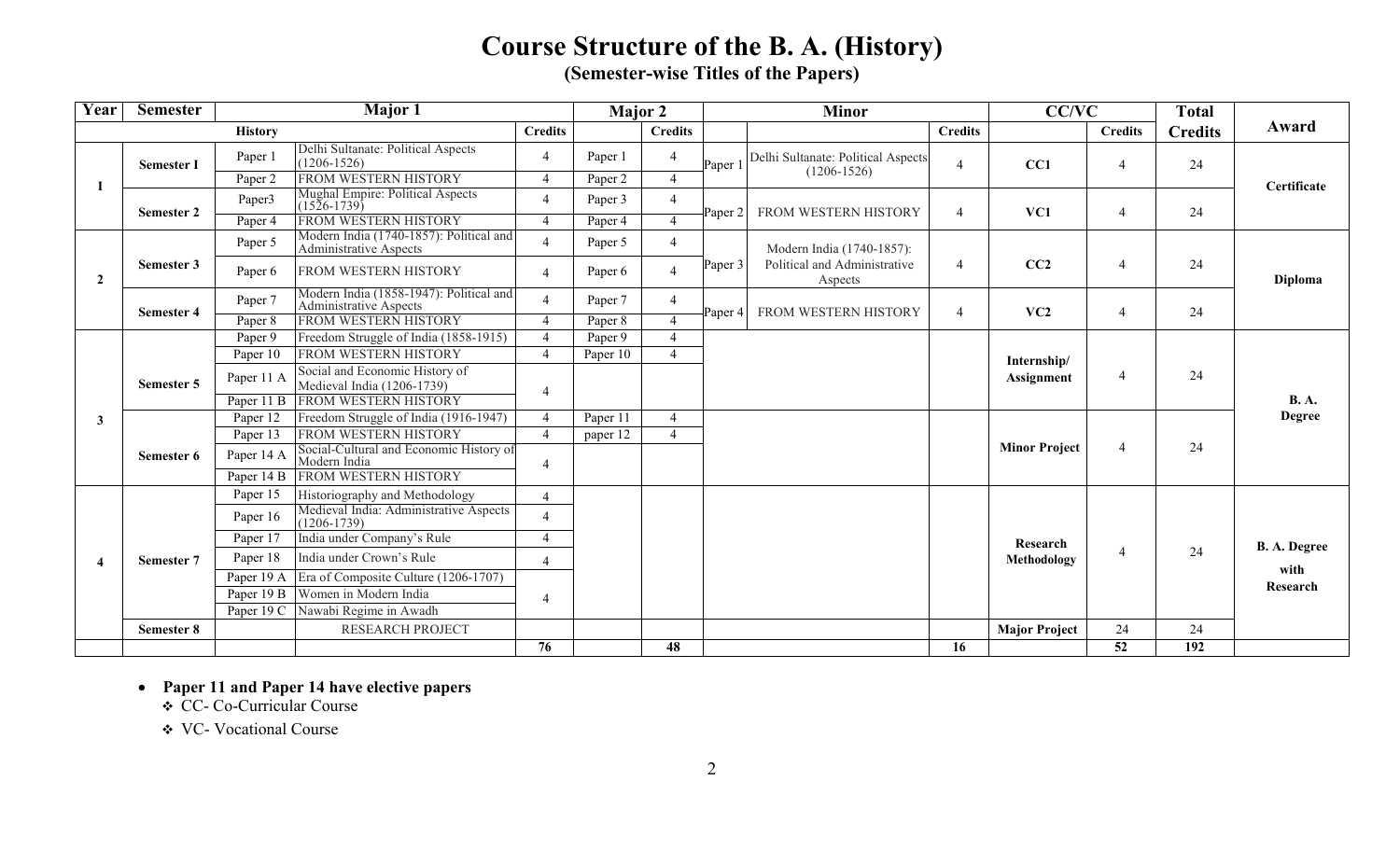#### B. A. I Year (Semester – I)

#### **Paper-1**

#### **Title of the Paper: Delhi Sultanate: Political Aspects (1206-1526)**

#### **CREDIT: 04** THEORY

#### **COURSE OUTCOME :**

Students will be able to develop:

- An understanding of the political regime and its functioning.
- Learn about the process of continuity and change in history.
- Historical outlook to resolve the struggle in society and nations.

#### **UNIT – I**

#### **Foundation of the Delhi Sultanate:**

- 1. Early Turkish Invasions
- 2. Qutubuddin Aibak;Iltutmish; Razia and her successors
- 3. Balban and his successors

#### **UNIT – II**

#### **Climax of the Delhi Sultanate:**

- 1. Jalaluddin Khalji
- 2. Alauddin Khalji & his successors
- 3. Expansionist policy of Alauddin Khalji

#### **UNIT – III**

#### **Tughluq and Sayyed Dynasty:**

- 1. Ghiyasuddin Tughluq, Mohammad bin Tughluq, Firuz Shah and his successor
- 2. Timur's Invasion and its Impact
- 3. Sayyed Dynasty

#### **UNIT – IV**

#### **Lodi's and the Decline of the Sultanate:**

- 1. Bahlul Lodi
- 2. Sikandar Lodi and Ibrahim Lodi
- 3. Downfall of the Delhi Sultanate

#### **References :**

#### **Suggested Readings :**

- 1. ABM Habibullah-*Foundation of Muslim rule in India*
- 2. A C Banerjee-*History of Khaljis*
- 3. Agha Mehdi Hussain- *Tughlaq Dynasty*
- 4. Agha Mehdi Hussain-*Mohammad bin Tughlaq*
- 5. Harish Chandra Verma-*Medieval India*
- 6. Ishwari Prasad-*A History of the Qaraunah Turks*
- 7. K A Nizami-*Some Aspects of Religion & Politics in India during the 13th Century*
- 8. K S Lal-*History of the Khaljis*
- 9. Mohammad Habib & K A Nizami (ed.)-*A Comprehensive History of India Vol-V*
- 10. S A A Rizvi-*The Wonder that was India Vol-II*
- 11. U N Day-*Some Aspects of Medieval Indian History*
- 12. Vipul Singh-*Interpreting Medieval India Vol-I &II*
- 13. हरीश चन्द्र वर्मा*–मध्यकालीन भारत*

- 1. JSTOR
- 2. Academia.edu
- 3. Shodhganga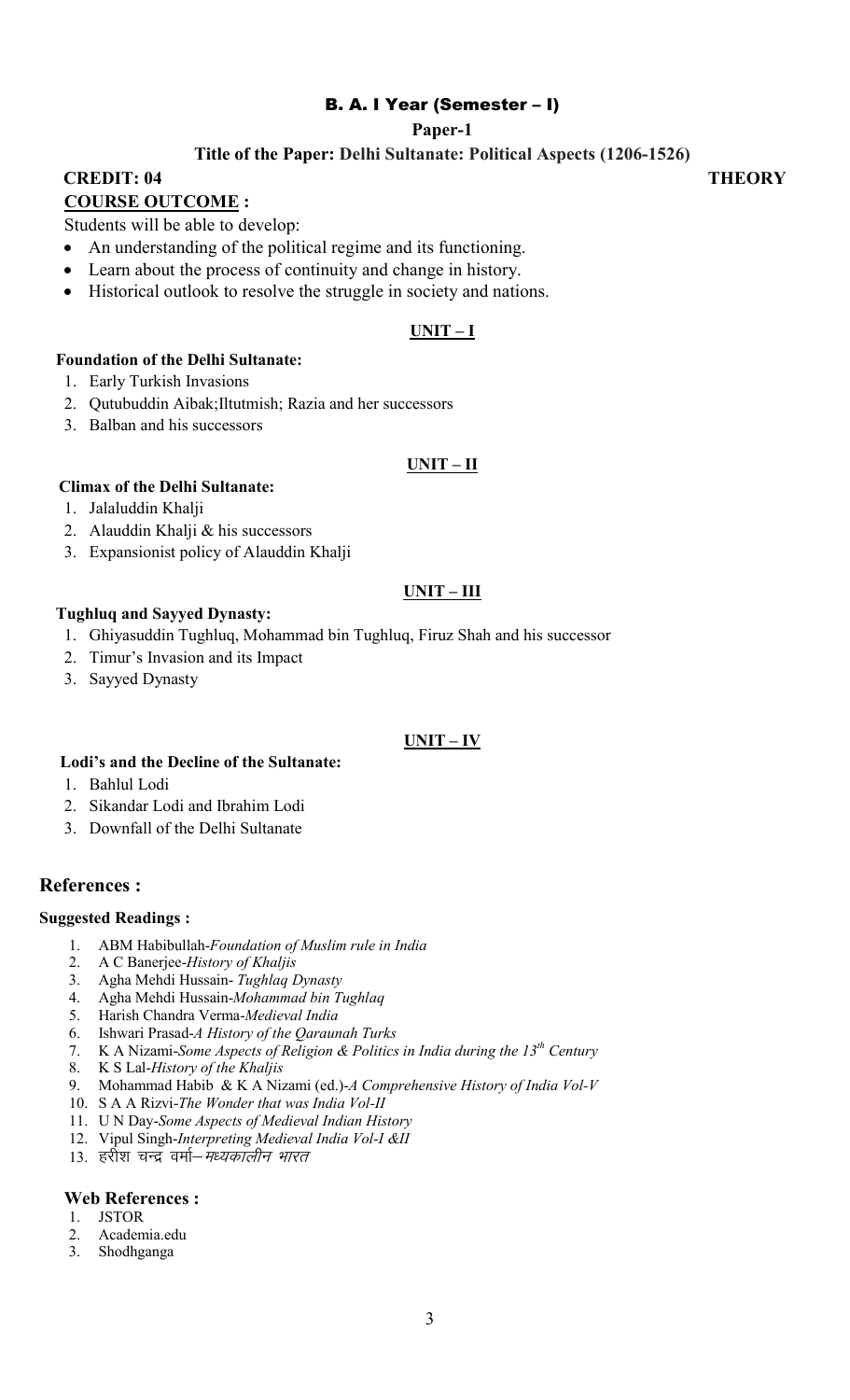#### **Paper-3**

### **Title of the Paper: Mughal Empire: Political Aspects (1526-1739)**

**CREDIT: 04** THEORY **COURSE OUTCOME :** 

- Students will enhance their knowledge of the history of the Mughal empire.
- They will develop a comprehensive understanding of the changing political scenario of the period.
- They will learn about the relations of different power factions of the Mughal rule.

#### **UNIT – I**

#### **Foundation of Mughal Rule in India:**

- 1. Advent of Babur in India
- 2. Military conquests of Babur
- 3. Humayun
- 4. Rise of Sher Shah; his successors.

#### **UNIT – II**

#### **Consolidation of Mughal Rule in India:**

- 1. Akbar: : Bairam Khan's regency
- 2. Expansion of Mughal Empire
- 3. Jahangir: Political developments

#### **UNIT – III**

#### **Political Developments under Shah Jahan and Aurangzeb:**

- 1. Shah Jahan: Foreign Policy
- 2. War of succession
- 3. Accession of Aurangzeb: Conquest and Expansion

#### **UNIT – IV**

#### **Crisis of the Mughal Empire:**

- 1. Rise of the Marathas under Shivaji
- 2. Aurangzeb's Relations with the Marathas
- 3. Decline of the Mughal Empire

#### **References :**

#### **Suggested Readings:**

- 1. A. L Srivastava-*Akbar the Great in 3 Vols.*
- 2. B. P. Saxena-*History of Shah Jahan of Dihli*
- 3. Beni Prasad-*History of Jahangir*
- 4. S. R. Sharma-*History of Medieval India (Hindi & English)*
- 5. Satish Chandra-*Medieval India Vol. II*
- 6. हरीश चन्द वर्मा-*मध्यकालीन भारत, भाग 02*
- 7. J. N. Sarkar-*History of Aurangzeb( 05 Vols)*
- 8. Rushbrooke Williams *Babur: An Empire Builder of the sixteenth Century*
- 9. J. N. Sarkar *Shivaji and His Times*
- 10. Ishwari Prasad *The Life and Times of Humayun*

- 1. JSTOR
- 2. Academia.edu 3. Shodhganga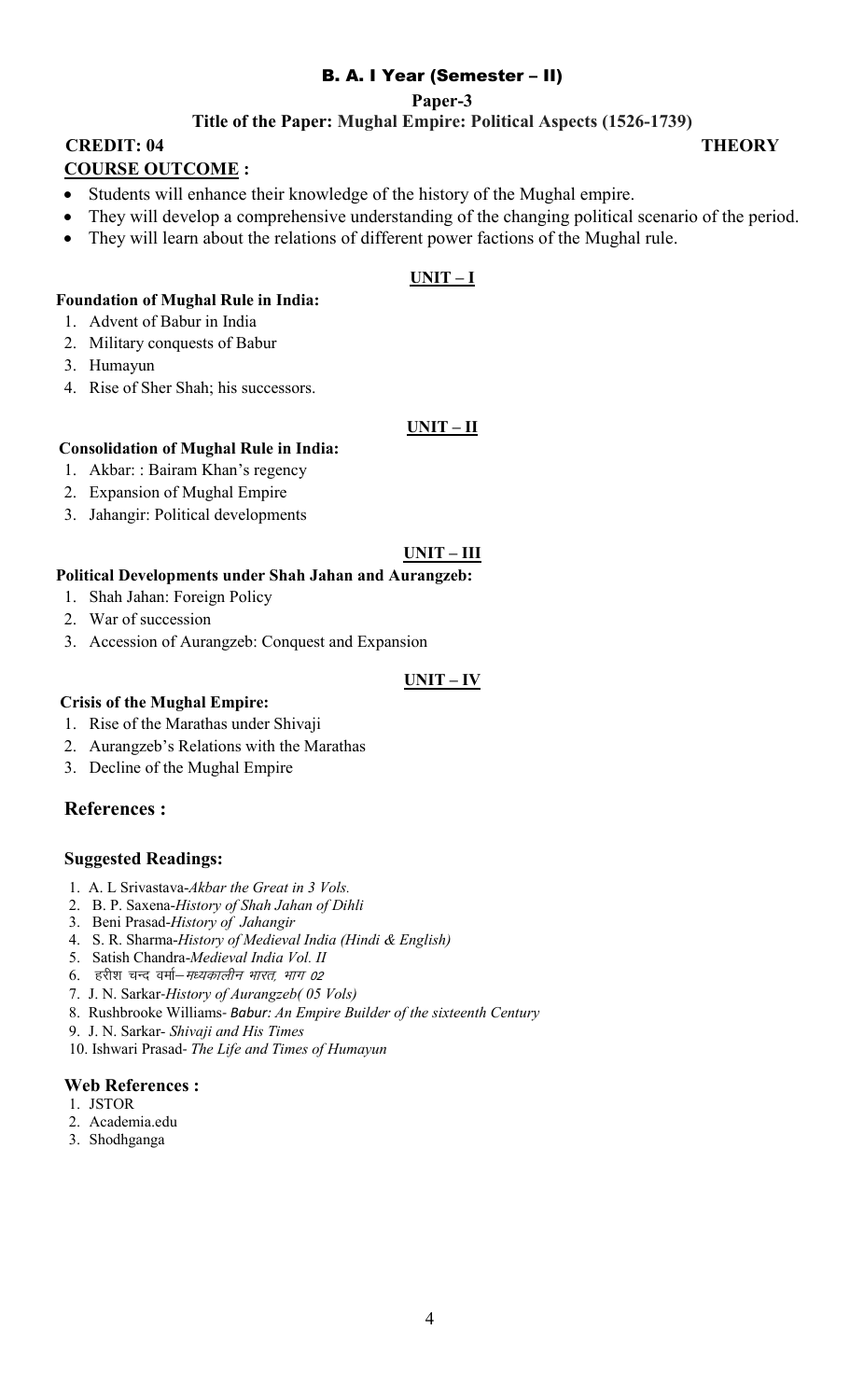# B. A. II Year (Semester – III)

#### **Paper-5**

**Title of the Paper: Modern India (1740-1857): Political and Administrative Aspects** 

#### **CREDIT: 04** THEORY **COURSE OUTCOME :**

Students will be able to understand:

- The causes of the advent of the European powers in India.
- The various events and battles through which the British rulers emerged victorious and strengthened their control over India.
- The different Governor-Generals and the role played by them in the administrative and constitutional development of India.

#### **UNIT – I**

- 1. Struggle for Supremacy between the English East India Company and French East India Company
- 2. Battle of Plassey
- 3. Battle of Buxar
- 4. Company's relation with the Nawabs of Bengal

# **UNIT – II**

- 1. Clive
- 2. Warren Hastings
- 3. Cornwallis
- 4. Wellesley
- 5. Lord Hastings

#### **UNIT – III**

- 1. Amherst
- 2. Bentinck
- 3. Auckland
- 4. Dalhousie
- 5. Revolt of 1857: Causes and Nature

#### **UNIT – IV**

- 1. Regulating Act
- 2. Pitt's India Act
- 3. Charter Act 1813
- 4. Charter Act 1833
- 5. Charter Act 1853

#### **References :**

#### **Suggested Readings:**

- 1. Shekhar Bandhopadhya *Plassey to Partition*
- 2. शेखर बंद्योपाध्याय– *प्लासी से विभाजन तक*
- 3. Bipan Chandra- *History of Modern India*
- 4. बिपिन चन्द्र-*आधुनिक भारत का इतिहास*
- 5. Majumdar, Ray Chaudhary, Dutta *An Advance History of India*
- $6.$  मजमदार, राय चौधरी, दत्ता *भारत का वृहद इतिहास*
- 7. B. L. Grover- *Modern India*
- 8. बी0 एल0 ग्रोवर-*आधुनिक भारत*

- 1. JSTOR
- 2. Academia.edu
- 3. Shodhganga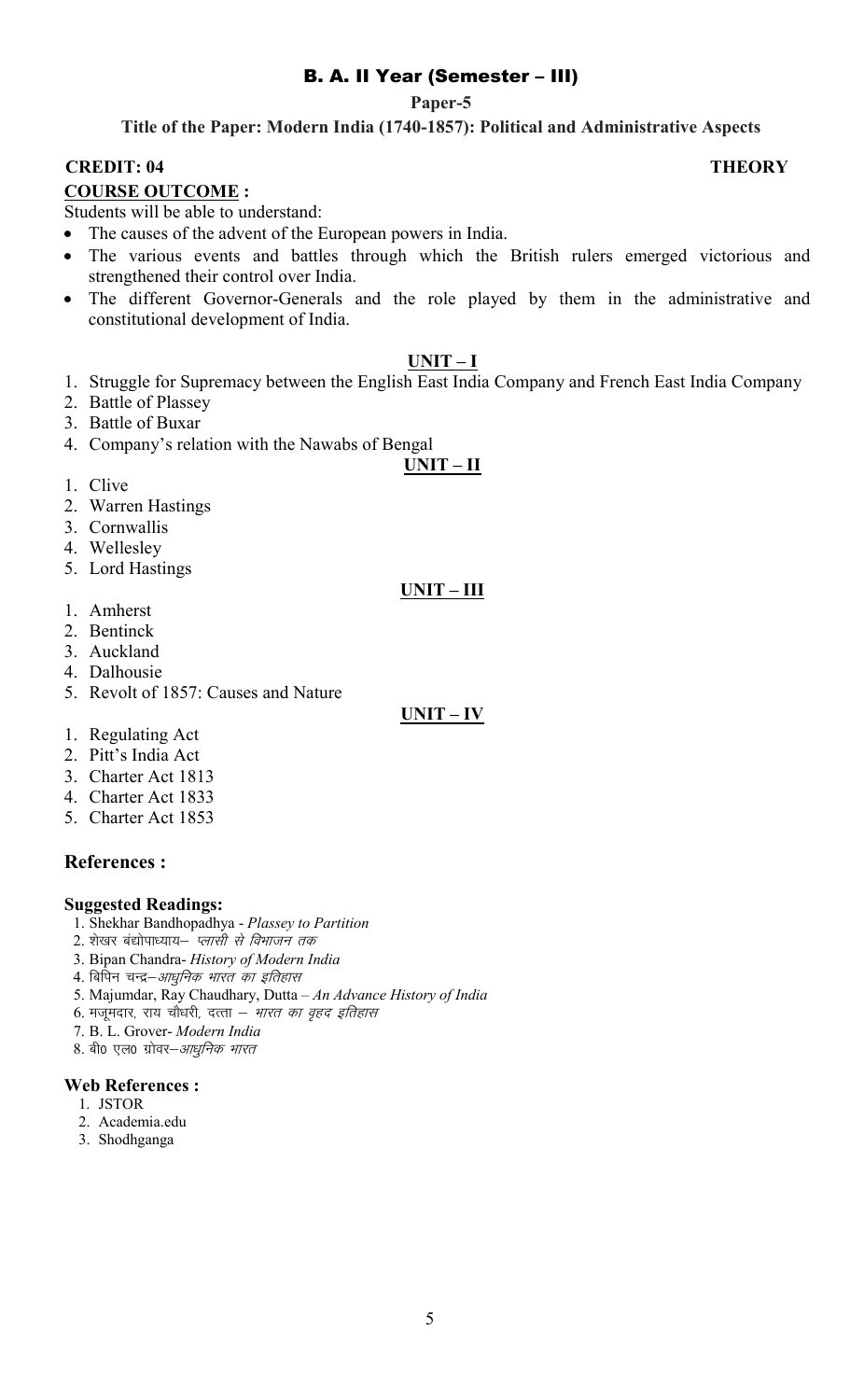# B. A. II Year (Semester – IV)

#### **Paper-7**

#### **Title of the Paper: Modern India (1858-1947): Political and Administrative Aspects CREDIT: 04** THEORY

# **COURSE OUTCOME :**

Students will be able:

- To develop an in-depth understanding of the history under the Crown's rule.
- To enhance their ability to critically compare the personalities of different Viceroys.
- To enable their knowledge of the contributions of different Viceroy's.
- To provide an understanding of the administrative evolution and foreign policy of the British rule in India.

#### **UNIT – I**

- 1. Transfer of power from company to Crown
- 2. Canning: As a Viceroy
- 3. Lawrence: Internal administration
- 4. Foreign policy: Canning to Northbrook

#### **UNIT – II**

- 1. Lytton Internal administration
- 2. Ripon Internal administration
- 3. Elgin-II- Internal administration
- 4. Foreign policy: Lytton to Elgin-II

### **UNIT – III**

- 1. Curzon Internal administration
- 2. Minto II- Internal administration
- 3. Lord Harding Internal administration
- 5. Foreign policy: Curzon to Harding

#### **UNIT – IV**

- 1. Irwin- Internal administration
- 2. Wavell Internal administration
- 3. Mountbatten- Internal administration
- 4. Foreign policy: Chelmsford to Mountbatten

#### **References :**

#### **Suggested Readings:**

- 1. Shekhar Bandopadhya *Plassey to Partition*
- 2. शेखर बंद्योपाध्याय– *प्लासी से विभाजन तक*
- 3. Bipan Chandra- *History of Modern India*
- 4. बिपिन चन्द्र–*आधुनिक भारत का इतिहास*
- 5. Majumdar, Rai Chaudhary, Dutta *An Advance History of India*
- 6. मजूमदार, राय चौधरी, दत्ता *भारत का वृहद इतिहास*
- 7. B. L. Grover- *Modern India*
- 8. बी0 एल0 ग्रोवर-*आधुनिक भारत*

- 1. JSTOR
- 2. Academia.edu
- 3. Shodhganga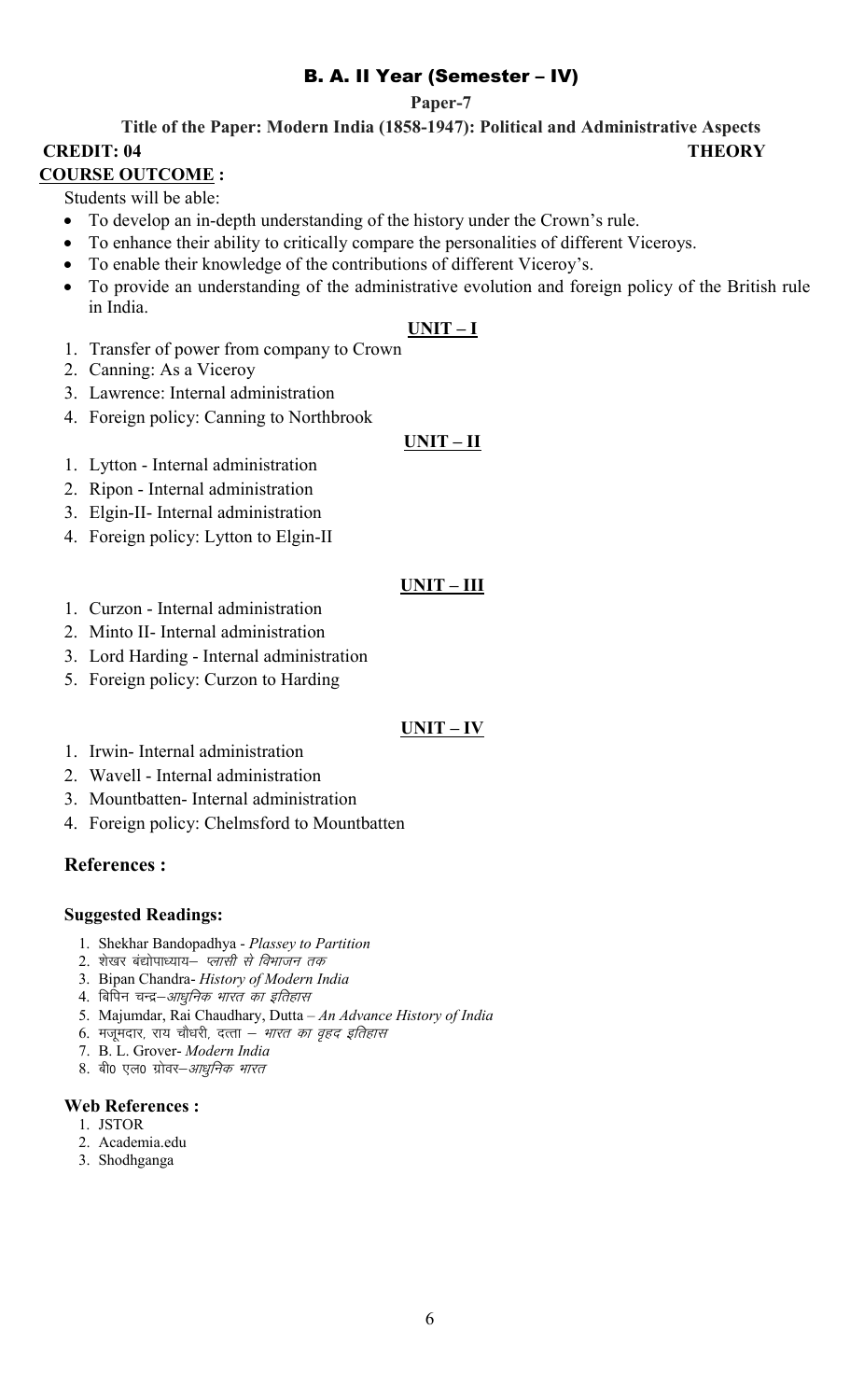#### **Paper-9**

### **Title of the Paper: Freedom Struggle of India (1858-1915)**

# **CREDIT: 04 THEORY**

#### **COURSE OUTCOME :**

Students will be able to understand:

- As to how the British authorities faced the new awakened Indians who were trying to disclose their intentions.
- The concepts of different ideologies and efforts of their propagators to get ultimate goal.
- The initial phase of the nationalist struggle which prepared a strong foundation for the upcoming movements.

#### **Unit –I**

- 1. Government of India Act- 1858
- 2. Queens Proclamation
- 3. India Council Act- 1861
- 4. India Council Act- 1892

#### **Unit –II**

- 1. Uprising of 1857- Consequences
- 2. Lucknow: A Prominent Centre of 1857 Uprising
- 3. 1857 Uprising: Suppression
- 4. Prominent Personalities: Rani Laxmi Bai, Tatya Tope, Kunwar Singh, Nana Saheb

#### **Unit –III**

- 1. Growth of Nationalism: Administrative Policies and Means of Communications
- 2. Origin of All India National Congress
- 3. Moderates: Ideology and Achievements
- 4. Extremist : Ideology and Achievements

#### **Unit –IV**

- 1. Partition of Bengal
- 2. Swadeshi Movement
- 3. Revolutionaries : Origin, Method and Activities
- 4. Eminent Personalities: A. O. Hume, Dada Bhai Naoroji, W.C. Banerjee, S. N. Banerjee, Gopal Krishna Gokhale, B. G. Tilal.

#### **References :**

#### **Suggested Readings:**

- 1. A R Desai-*Social Background of Indian Nationalism*
- 2. Bipan Chandra (ed.)-*India's Struggle for Independence*
- 3. R.C. Majumdar-*Struggle for Freedom*
- 4. S. N. Banerjee-*A Nation in Making*
- 5. S. R. Mehrotra-*Emergence of Indian National Congress*
- 6. Shekhar Bandopadhya–*National Movement in India*
- 7. Subhas Chandra Bose–*Indian Struggle*
- 8. Sumit Sarkar-*Swadeshi Movement*
- 9. Tara Chand-*History of Freedom Movement in India Vols-II,III,IV*
- 10.पूखराज जैन–*भारत में स्वतंत्रता संघर्ष*
- 11.आर0 सी0 अग्रवाल–*संवैधानिक विकास एक्ट स्वतंत्रता संघर्ष*

- 1. JSTOR
- 2. Academia.edu
- 3. Shodhganga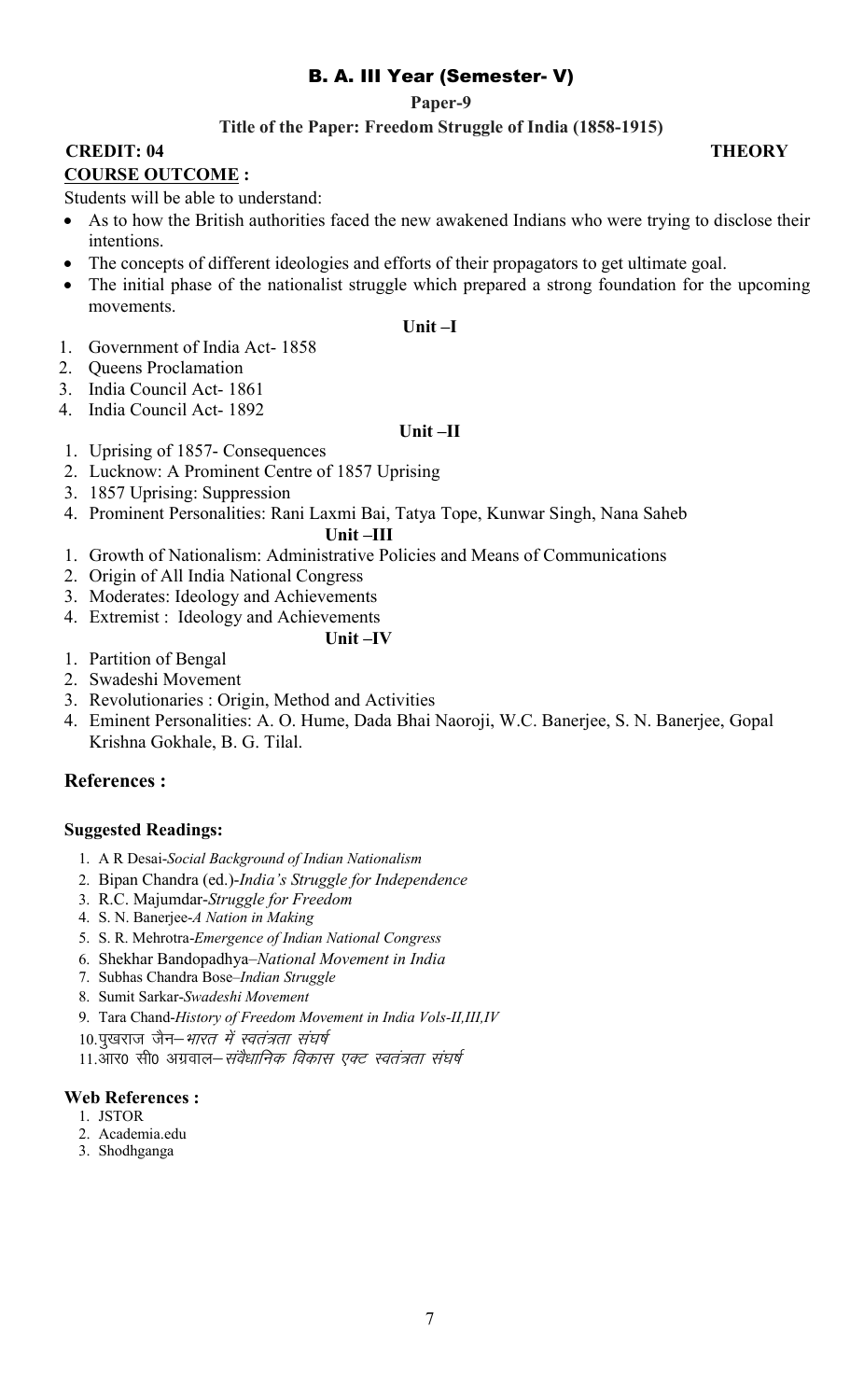#### **Paper-11 A**

#### **Title of the Paper: Social and Economic History of Medieval India (1206-1739)**

### **CREDIT: 04 THEORY**

#### **COURSE OUTCOME :**

- Students will be greatly benefitted by studying the developments of society during the period under review.
- They will develop a wholistic approach of history with the study of Bhakti and Sufi movements and their impact on society.
- An in-depth study of economic history will equip the students with the knowledge of trade, revenue and the taxation system.

#### **Unit –I**

- 1. Rural Society
- 2. Ruling class
- 3. Status of women
- 4. Slave System

#### **UNIT – II**

- 1. Socio-Religious Movements:
	- (i) Nirguna Bhakti Movement
	- (ii) Saguna Bhakti Movement
- 2. Sufi Movement: Prominent Sufi Silsilas-Chishti, Suharwardi, Qadri, Naqshbandi

#### **UNIT- III**

Economic Policy of Delhi Sultans:

- 1. Alauddin Khalji
- 2. Ghiyasuddin Tughluq
- 3. Muhammad Bin Tughlaq
- 4. Firuz Shah
- 5. Sikander Lodi
- 6. Taxation: Jaziya; Zakat; Khums

#### **UNIT- IV**

Economic Policies of the Mughal Rulers:

- 1. Development of Trade and Industries
- 2. Commercial relations with the Europeans
- 3. Jagirdari System
- 4. Sher Shah as a precursor of Akbar, Akbar and his successors

#### **References :**

#### **Suggested Readings:**

- 1. A L Srivastava-*Social & Economics History of Medieval India*
- 2. Irfan Habib,Tapan Rai Chaudhry-*Cambridge Economics History, Vol.-1*
- 3. K. M. Ashraf-*Life and conditions of the people of Hindustan*
- 4. Puri Chopra & Das-*Social Economics & Culture History of Medieval India, Vol-II*
- 5. S A A Rizvi-*History of Sufism in India Vol. I & II*
- 6. Satish Chandra-*Medieval India Vol. I & II*
- 7. Yusuf Husain-*Glimpses of Medieval Indian History*
- 8. S.A. A. Rizvi -*The Wonder that was India part -2*
- 9. R. C. Majumdar -*The History and Culture of Indian People*
- 10.Yusuf Hussain *Glimpses of Medieval Indian Culture*
- 11.B. N. Lunia *Evolution of Indian Culture*
- 12.U. N. Day *Medieval Culture*
- 13.P. N. Chopra, V.N. Puri, M.N.Das *Social, Economic & Cultural History of India Vols I, II & III*
- 14.K. M. Ashraf *Society and Culture in Medieval India*
- 15.चोपड़ा, पुरी, दास *भारत का समाजिक आर्थिक और सांस्कृतिक इतिहास– Vols I, II & II*

 $16.$ हरिश्चन्द्र वर्मा – *मध्यकालीन भारत भाग-1, 2* 

- 1.JSTOR
- 2. Academia.edu
- 3. Shodhganga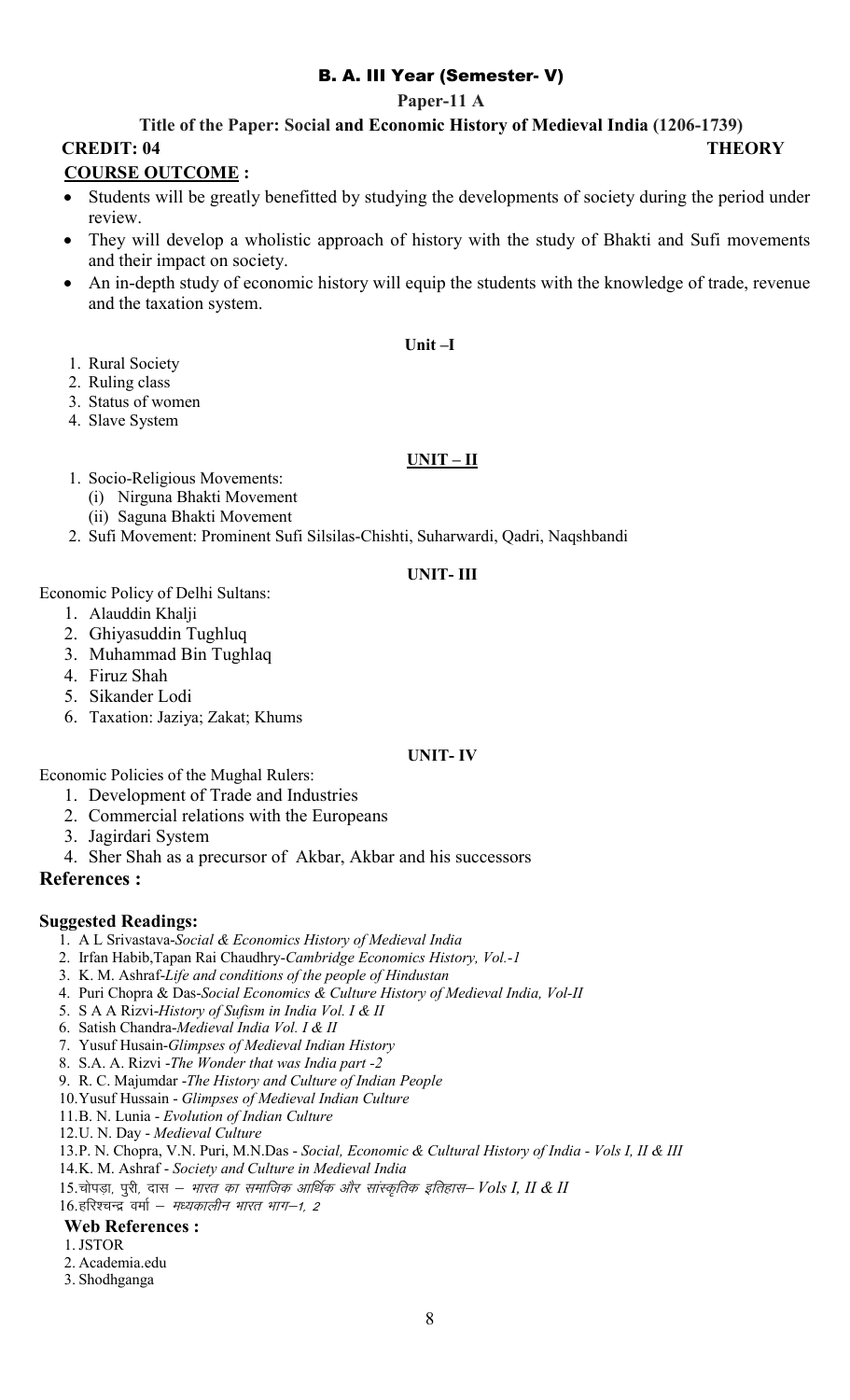#### **Paper-12**

### **Title of the Paper: Freedom Struggle of India (1916-1947)**

# **CREDIT: 04 THEORY**

#### **COURSE OUTCOME :**

Students will be able to understand:

- How the freedom movement integrated the idea of great mass struggle under the leadership of Mahatma Gandhi.
- The role of Indians to force the imperial government to accept their constitutional demands.
- The impact of constitutional changes which prepared the base of India's future constitution.
- The contribution of eminent personalities towards India's freedom.

#### **Unit –I**

- 1. Government of India Act- 1909
- 2. Government of India Act- 1919
- 3. Government of India Act- 1935
- 4. Indian Independence Act- 1947

#### **Unit –II**

- 1. Conflicts between Moderates and Extremists 1905-1907
- 2. Rowlatt Satyagrah- Cause and Consequences
- 3. Khilafat and Non-Cooperation Movement
- 4. Formation and Importance of Swaraj Party 1922-1928

#### **Unit –III**

- 1. Bardoli Satyagrah
- 2. Civil Disobedience Movement- 1929-1932
- 3. Civil Disobedience Movement- 1932-1934 (Revival and suspension)
- 4. Quit India Movement

#### **Unit –IV**

- 1. Revolutionary Activities-1905-1947
- 2. Naval Mutiny of 1946
- 3. Attlee's Declaration and Mountbatten Plan
- 4. Eminent Personalities: Mahatma Gandhi, Jawahar Lal Nehru, Vallabh Bhai Patel, Mohammad Ali Jinnah.

#### **References :**

#### **Suggested Readings:**

- 1. A R Desai-*Social Background of Indian Nationalism*
- 2. Bipan Chandra (ed.)-*India's Struggle for Independence*
- 3. R.C. Majumdar-*Struggle for Freedom*-
- 4. S. N. Banerjee-*A Nation in Making*
- 5. S. R. Mehrotra-*Emergence of Indian National Congress*
- 6. Shekhar Bandopadhya–*National Movement in India*
- 7. Subhash Chandra Bose–*Indian Struggle*
- 8. Sumit Sarkar-*Swadeshi Movement*
- 9. Tara Chand-*History of Freedom Movement in India Vols-II,III,IV*
- 10.पूखराज जैन-*भारत में स्वतंत्रता संघर्ष*

11.आर0 सी0 अग्रवाल–*संवैधानिक विकास एवं स्वतंत्रता संघर्ष* 

- 1. JSTOR
- 2. Academia.edu
- 3. Shodhganga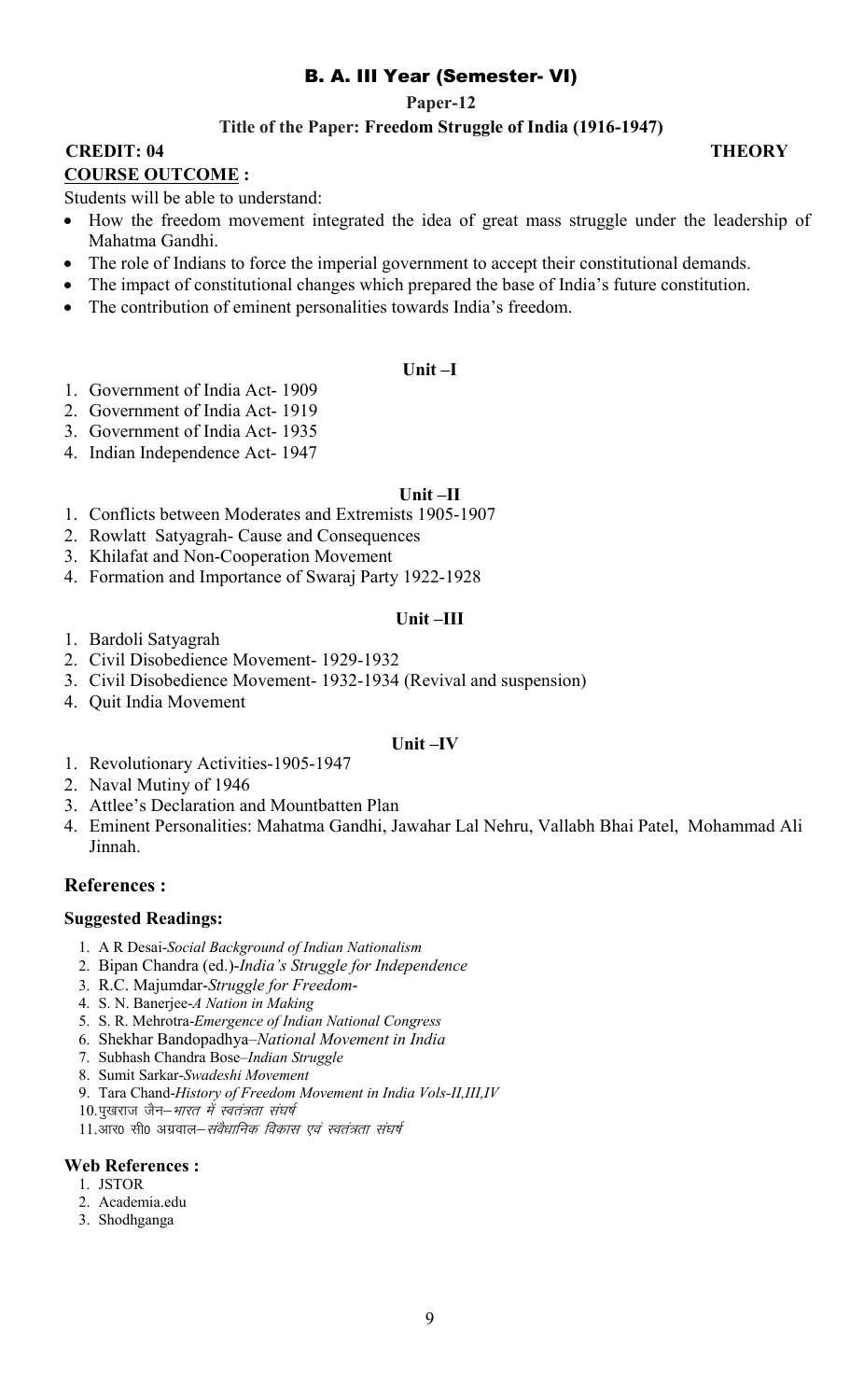### **Paper-14 (A)**

#### **Title of the Paper: Social-Cultural and Economic History of Modern India**

**CREDIT: 04** THEORY

### **COURSE OUTCOME :**

Students will be able to understand:

- The vital socio-religious, economic and culture issues that Indian society faced during the period of study.
- The role of eminent social and religious reformers in removing evil practices of the Indian Society.
- A holistic view of the significant aspects of the society.

#### **Unit –I**

- 1. Social policy of the English East India Company
- 2. Social reform movements: Brahma Samaj, Arya Samaj, Ram Krishna Movement, Aligarh Movement
- 3. Social Evils: Sati, Thugee, Slavery, Female Infanticide (Practices and eradication)
- 4. Impact of Christian Missionaries on Indian Society

#### **UNIT – II**

- 1. Indian Economy at the advent of the British rule in India
- 2. Land Revenue System: Permanent Settlement, Ryotwari System, Mahalwari System
- 3. Decline of Handicraft Industry
- 4. Growth and expansion of Railway in India.

#### **UNIT – III**

- 1. Impact of west on Indian Culture
- 2. Development of Education
- 3. Music and Dance Forms (Kathak, Bharatnatyam, Odissi)
- 4. Development of Painting

#### **UNIT – IV**

Life Sketch and contribution of Eminent Personalities:

- 1. Ishwarchand Vidyasagar
- 2. Annie Besant
- 3. M. G. Ranade
- 4. R. C. Dutt
- 5. , Rabindranath Tagore
- 6. Munshi Premchand.

## **References :**

#### **Suggested Readings:**

- 1. Chopra Puri, Das- *A Social Economic & Cultural History of India, Vol-III*
- 2. V. A. Narain-*A Social History of Modern India*
- 3. J. N. Farquhar- *Modern Religious Movements in India*
- 4. V. B Singh- *Economic History of India*
- 5. R. C. Dutta- *Economic History of India- 2Vols.*
- 6. S. Nurullah and J.P. Naik-*A History of Education in India*
- 7. D.Barret and G Basil-*Painting in India*
- 8. B.A. Pingle- *History of Indian Music*
- 9. R.C. Majumdar- *British Paramountcy and Indian Renaissance Vol. X, Part-II*
- 10. चोपड़ा, पूरी, दास-*भारत का सामाजिक सांस्कृतिक व आर्थिक इतिहास भाग-03*

- 1.JSTOR
- 2. Academia.edu
- 3. Shodhganga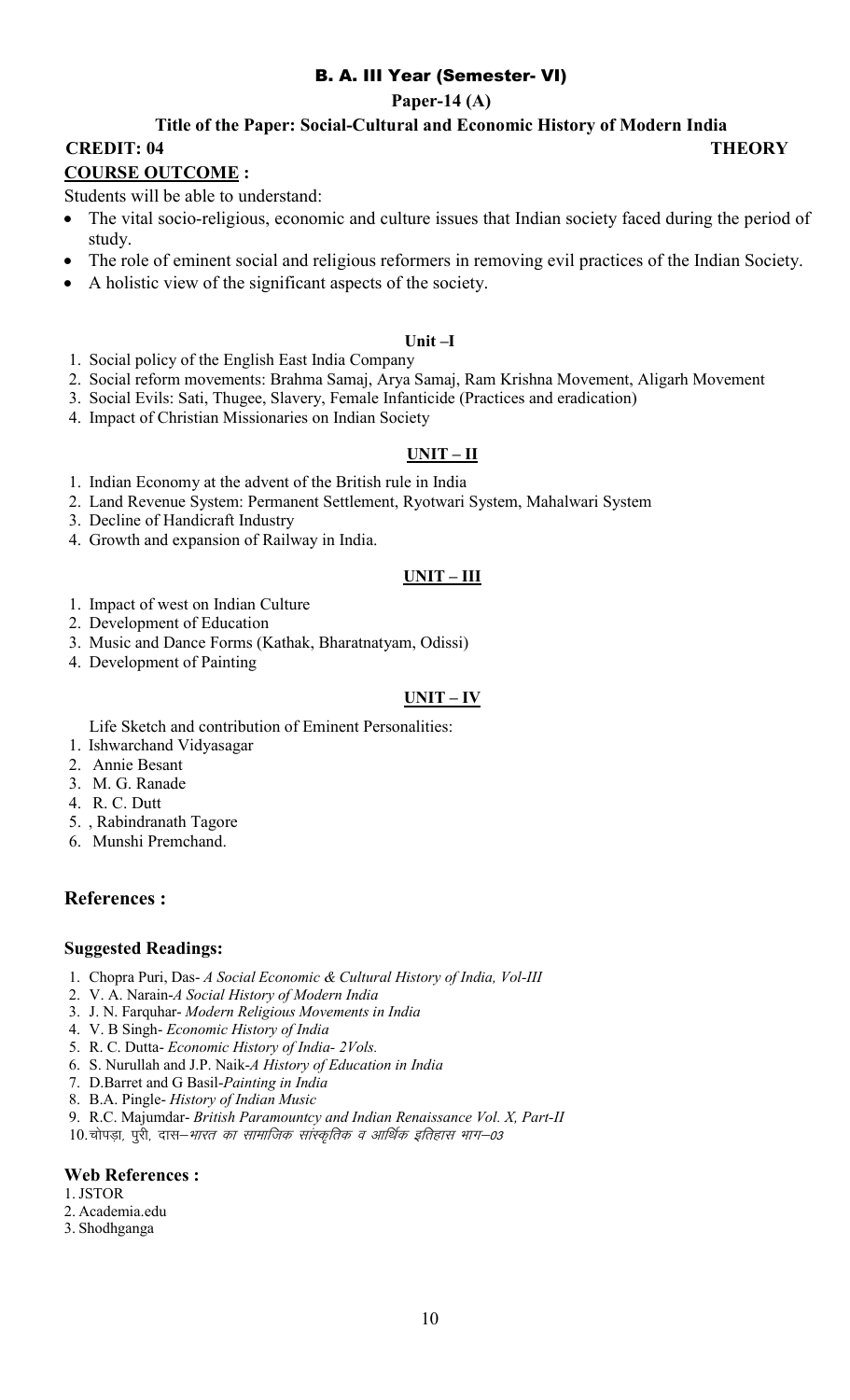#### **Paper-15**

### **Title of the Paper: Historiography and Methodology**

#### **CREDIT: 04 THEORY COURSE OUTCOME :**

- The paper will help the students in developing an understanding of the historical methods of research.
- The paper aims to provide an understanding of history as a form of social enquiry.
- Students will learn the conceptual, theoretical and methodological processes of history and can use their knowledge for employability in archives, museums and libraries.

## **Unit-I**

- 1. Nature and Scope of History
- 2. Structure and form of History: a) Categorization of History as Science or Arts b) History and its professional utility
- 3. Significance of Auxiliary Sciences in History

### **Unit-II**

- 1. Objectivity and subjectivity in History
- 2. Research Methodology:
	- a) Primary and secondary sources
	- b) Analytical operations.

#### **Unit-III**

- 1. Delhi Sultanate Historiography: Salient Features:
	- a) Minhaj-us-Siraj
	- b) Amir Khusrau
	- c) Ziauddin Barni
	- d) Sams-i-Seraj, Afif
	- e) Isami
	- f) Ibn Babuta

#### **Unit-IV**

1. Mughal historiography: Salient Features

- a) Babur
- b) Humayun
- c) Shershah
- d) Akbar
- e) Jahangir
- f) Shanjahan
- g) Aurangzeb
- **References :**

#### **Suggested Readings:**

- 1. Arthur Marwick-*The Nature of History*
- 2. B. Sheik Ali-*History its Theory & Method*
- 3. E. Sridharan-*A Textbook of Historiography*
- 4. E.H. Carr-*What is History?*
- 5. Harbans Mukhia-*Historians & Historiography During the reign of Akbar*
- 6. I. H. Siddiqui-*Indo-Persian Historiography up to the 13th Century*
- 7. K. L. Khurana-*Concepts and Methods of Historiography*
- 8. Mark Bloch-*The Historian's Craft*
- 9. Mohibbul Hasan (ed.)-*Historians of Medieval India*
- 10.R.G. Collingwood-*The Idea of History*
- 11.ई0 श्रीधरन–*इतिहास लेखन*
- 12.के0 एल0 खुराना–*इतिहास लेखन के सिद्धान्त और अवधारणाएं*
- 13.हेरम्ब चर्तवेदी–*सल्तनतकालीन इतिहास लेखन*
- 14.रहीस सिंह–*इतिहास लेखन*

- 1. JSTOR
- 2. Academia.edu
- 3. Shodhganga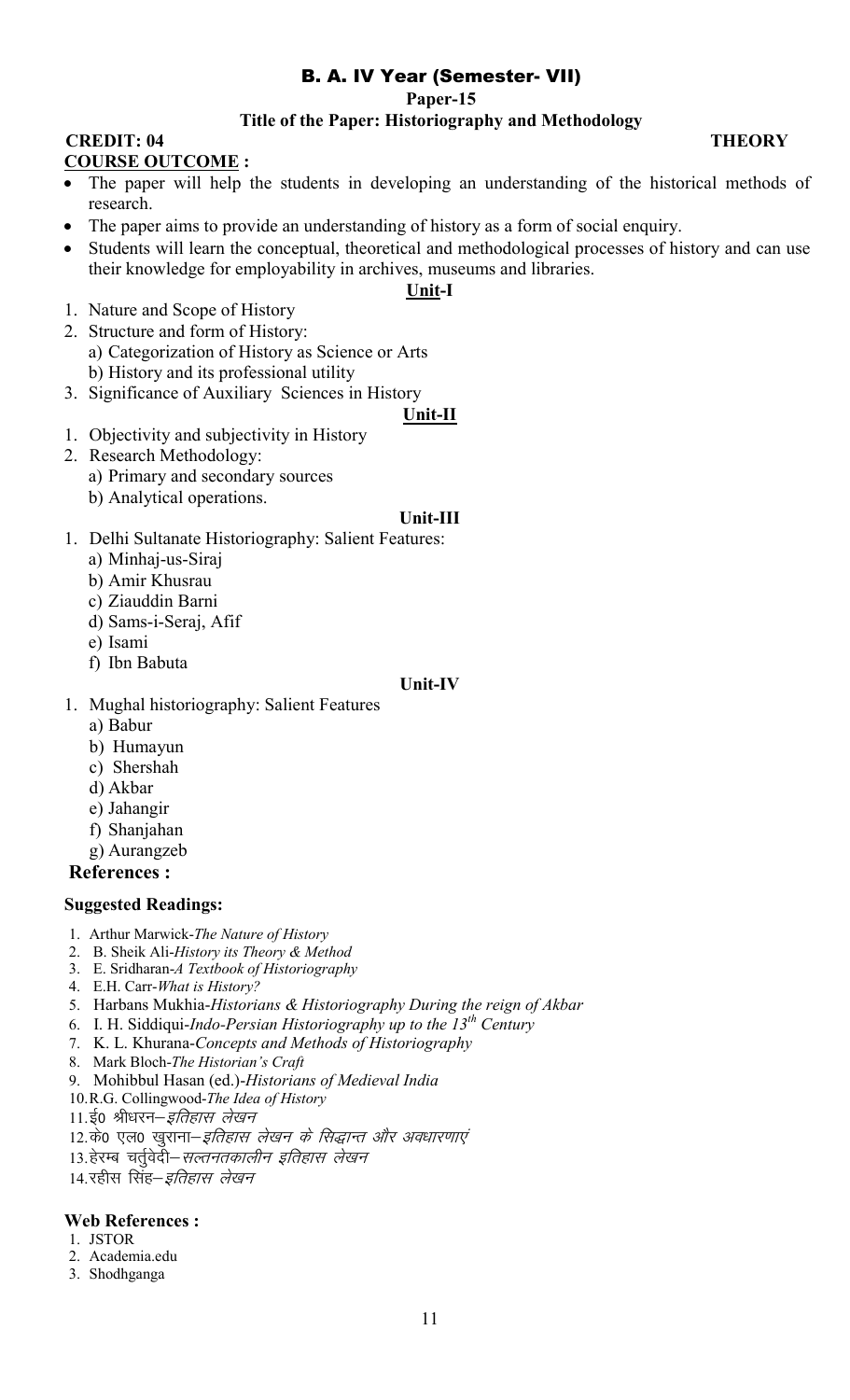**Paper-16**

#### **Title of the Paper : Medieval India: Administrative Aspects (1206-1739)**

#### **CREDIT: 04 THEORY**

#### **COURSE OUTCOME :**

- Students will enhance their knowledge of the different political regimes and their functioning.
- The course is designed for a detailed study of the transformation that took place from the Sultanate to Mughal rule in the field of administration.
- Students will gain an in-depth knowledge of key institutions like Jagirdari, Mansabdari, Military as well as the Judicial system.

#### **Unit-I**

- 1. Administrative measures of Iltutmish and Balban
- 2. Khalii administration
- 3. Land Revenue measures and Market control policy of Alauddin Khalji

#### **Unit –II**

- 1. Administrative measures of Ghyiasuddin Tughluq; Projects of Mohammad Bin Tughluq; Firuz Shah : Internal reforms.
- 2. Central and Provincial administrative structure of the Delhi Sultanate
- 3. Military and Judicial administration of the Delhi Sultanate

#### **Unit –III**

- 1. Administrative measures of Humayun and Akbar
- 2. Ordinances of Jahangir; administration under Shahjahan and Aurangzeb
- 3. Shivaji's administration

#### **Unit –IV**

- 1. Jagidari and Mansabdari system
- 2. Central and Provincial administration of the Mughals
- 3. Mughal Military organization and Judicial administration

#### **References :**

#### **Suggested Readings:**

- 1. A C Banerjee-*History of Khaljis*
- 2. ABM Habibullah-*Foundation of Muslim rule in India*
- 3. Agha Mehdi Hussain-*History of the Tughlaq Dynasty*
- 4. Agha Mahdi Hussain-*Mohammad bin Tughlaq*
- 5. Harish Chandra Verma-*Medieval India (Part-0& 02)*
- 6. Ishwari Prasad-*A History of the Qaraunah Turks*
- 7. K A Nizami-*Some Aspects of Religion & Politics in India during the 13th Century*
- 8. K S Lal-*History of the Khaljis*
- 9. Mohammad Habib & K A Nizami (ed.)-*A Comprehensive History of India Vol-V*
- 10. S A A Rizvi-*Wonder that was India Vol-II*
- 11. U N Day-*Some Aspects of Medieval Indian History*
- 12. Vipul Singh-*Interpreting Medieval India Vol-I &II*
- $13.$  हरीश चन्द्र वर्मा-*मध्यकालीन भारत (भाग-01 और 02)*

- 1. JSTOR
- 2. Academia.edu
- 3. Shodhganga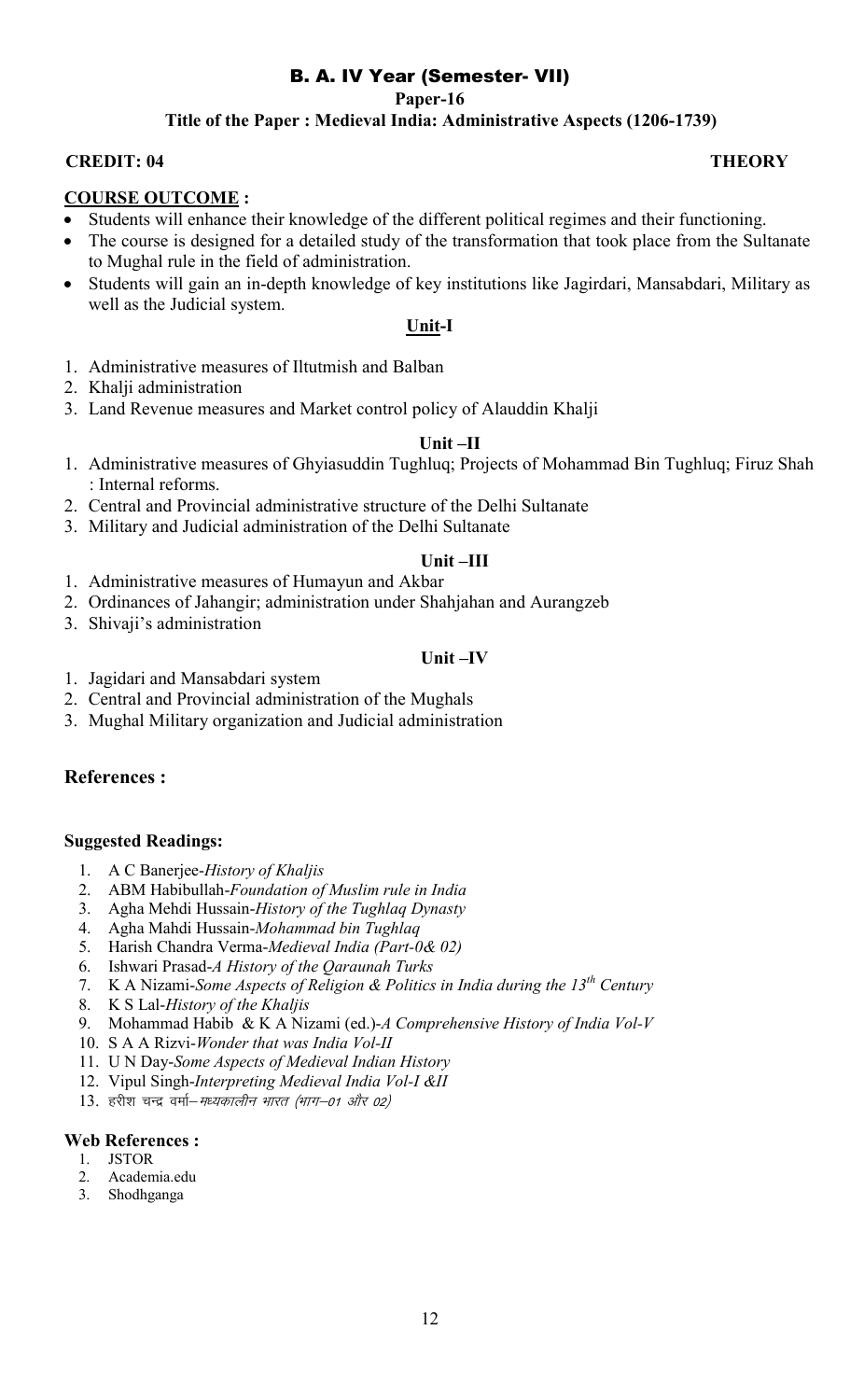**Paper-17**

**Title of the Paper: India under Company's Rule** 

**CREDIT: 04 THEORY**

#### **COURSE OUTCOME :**

Students will be able to understand:

- The political and administrative set-up during the early phase of the Company's rule.
- The constitutional set-up during the formative years of the Company's rule.
- The importance of the revolt of 1857 in the history of India.

#### **Unit-I**

- 1. Rise of the English Power in Bengal
- 2. Warren Hastings: Relations with Chait Singh, Begum of Awadh, Rohillas and Nand Kumar
- 3. Rise and fall of Mysore

#### **Unit-II**

- 1. Cornwallis: Judicial and Land Revenue reforms
- 2. Wellesly as an imperialist
- 3. Lord Hastings: Relation with Nepal

#### **Unit-III**

- 1. Amherst: Burmese Policy
- 2. Rise and fall of the Sikh power in Punjab
- 3. Anglo- Afghan Relation:1839-1842

#### **Unit-IV**

- 1. British Policy towards Sindh
- 2. Dalhousie and Princely states
- 3. Revolt of 1857: Causes, Nature and Consequences

#### **References :**

#### **Suggested Readings:**

- 1. Nand Lal Chatterji *Clive as an Administrator*
- 2. Sophia Weitzman *Warren Hastings and Philip Francis*
- 3. Aspinall *Cornwallis in Bengal*
- 4. P.E. Roberts *India under Wellesley*
- 5. Bipan Chandra *Modern India*
- 6. K.M. Pannikar *The Evolution of British Policy towards Indian States, 1774-1858*
- 7. R. C. Majumdar, H.C. Rai Chaudhary and K.K. Datta *An Advanced History of India*
- 8. C.H. Phillips *The English East India Company 1784-1834*
- 9. R.K. Mukherjee- *The Rise and fall of the East India Company*
- 10.A.B. Keith *A Constitutional History of India*
- 11.G. N. Singh- *Landmarks in Indian Constitutional and National Developemnt*
- 12.R.C. Majumdar- *British Paramountcy and Indian Renaissance, Part-I*
- 13.बिपिन चन्द्र-आधुनिक भारत
- 14. शेखर बंद्योपाध्याय–*प्लासी से विभाजन तक और उसके बाद*
- 15.सुन्दर लाल-*भारत में अंग्रेजी राज, 02 भाग*
- 16.राम लखन शुक्ल-*आधुनिक भारत का इतिहास*

- 1.JSTOR
- 2. Academia.edu
- 3. Shodhganga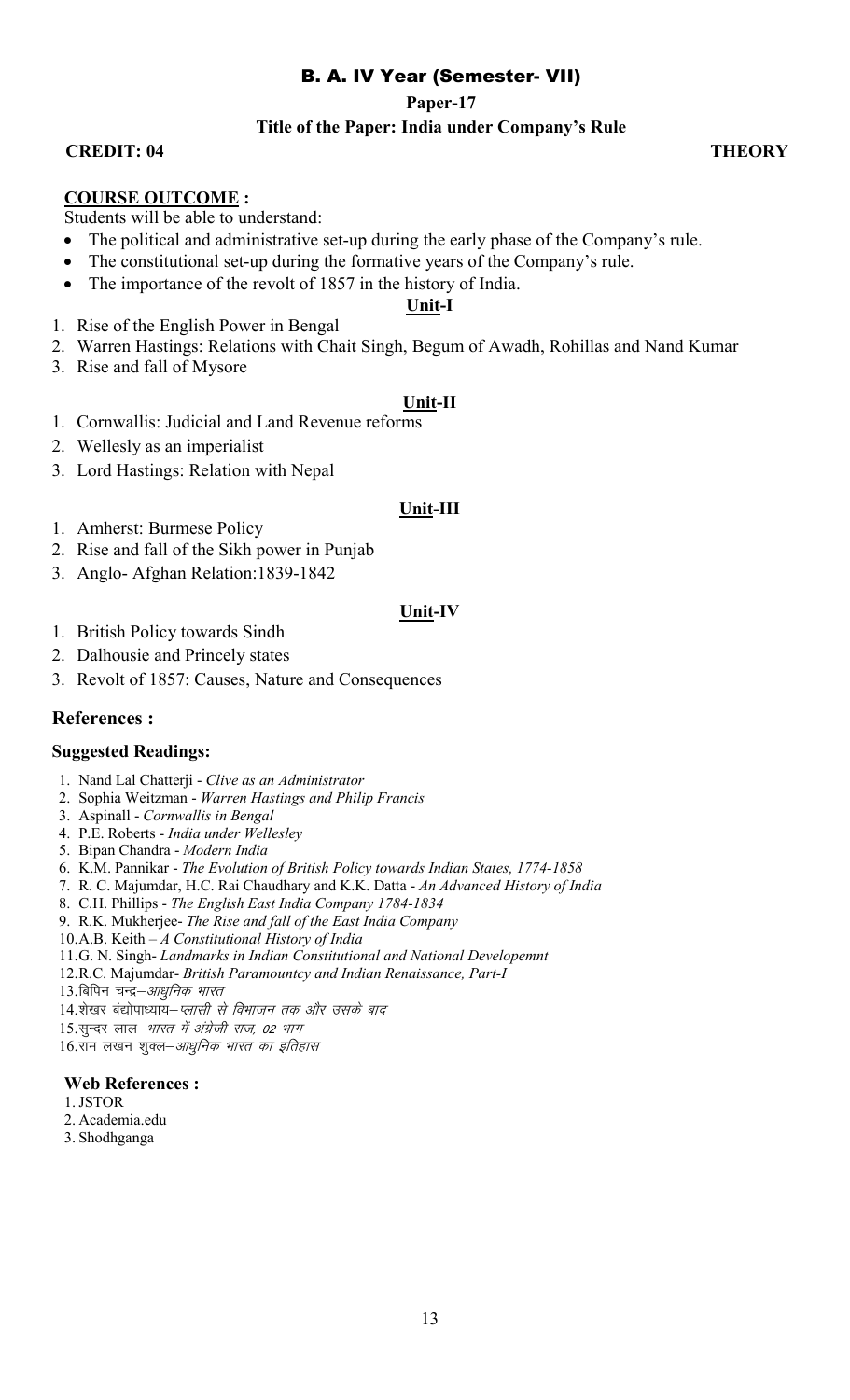**Paper-18** 

#### **Title of the Paper: India under Crown's Rule**

**CREDIT: 04 THEORY**

.

#### **COURSE OUTCOME :**

Students will be able to understand:

- The circumstances leading to the transfer of power from the East India Company to the Crown.
- The political administrative and constitutional changes brought during the Crown's rule.
- How the Crown's rule strengthened its base in India and neighboring countries.

#### **Unit-I**

- 1. Canning Administrative changes
- 2. Sir John Lawrence: Reforms in Indian civil and Military services and Economic Reform
- 3. Lytton: Administrative measures

#### **Unit –II**

- 1. Ripon: Liberal Administrative Measures
- 2. Curzon : Era of Commissions
- 3. Anglo- Afghan Relation:1864-1874

#### **Unit –III**

- 1.Curzon Relation with neighboring countries
- 2.Lord Handing to Chelmsford: Administrative changes
- 3.Chelmsford: Afghan policy

#### **Unit –IV**

- 1.Linlithgow : 1937 Elections and Cripps Mission
- 2.Wavell: Simla conference, Wavel Plan and Cabinet Mission
- 3.Mountbatten Plan and Partition of India

#### **References :**

#### **Suggested Readings:**

- 1. Bipan Chandra-*History of Modern India*
- 2. Hira Lal Singh-*Problems and Policies of British in India (1885-1898)*
- 3. R. C. Agarwal-*Constitutional development & freedom struggle*
- 4. Sabyasachi Bhattacharya-*Rethinking 1857*
- 5. Shekhar Bandopadhya-*Plassey to Partition*
- 6. Sumit Sarkar-*Modern India*
- 7. Pandit Sunder Lal- *British rule of India*
- 8. R.C. Majumdar, H. C. Rai Chudhary& K.K. Dutta *An advanced History of India*
- 9. एल0 पी0 शर्मा-*भारत का इतिहास*
- 10. शेखर बन्दोपाध्याय–*प्लासी से विभाजन तक*

11.बिपिन चन्द्र–*आधुनिक भारत का इतिहास* 

- 1. JSTOR
- 2. Academia.edu
- 3. Shodhganga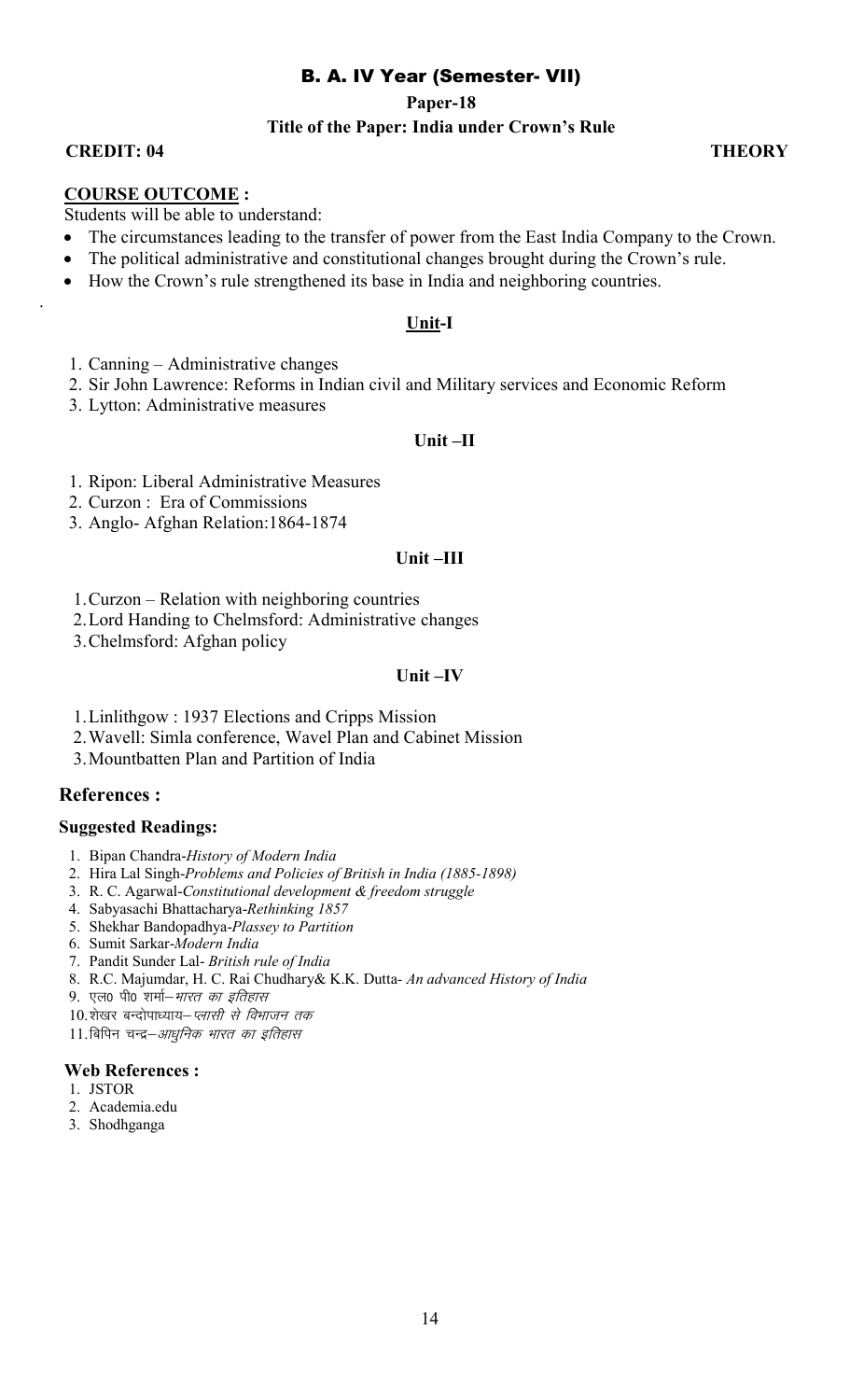#### **Paper-19 A**

### **Title of the Paper: Era of Composite Culture (1206-1707)**

# **CREDIT: 04 THEORY**

### **COURSE OUTCOME :**

- This paper is designed to highlight the culture of shared values and will provide an understanding of the vital aspects of the society.
- Students will learn about the evolution of different schools of painting during the medieval era.
- Further, it will make the students aware of their past heritage through the study of music, literature and architecture.

#### **Unit-I**

#### Development of Painting :

1.Regional schools of Painting: Sultanate Era

- 2.Mughal School of Painting:
	- a) Evolution of Painting under Akbar
	- b) Development of Painting under Jahangir
	- c) Distinctive Features of Painting under Shahjahan

#### **Unit –III**

Development of Indo- Persian Music :

1.Major Treatises on Music

2.Prominent Musicians of the Sultanate Period

3.Prominent Musicians of the Mughal Period

#### **Unit –IV**

Growth of Language and Literature :

1.Persian Literature

2.Sufi and Bhakti Literature

3.Prominent Poets of the Medieval era

#### **Unit –V**

Development of Indo-Islamic Architecture :

1.Architectural Style : Turkish Period

2.Architectural Style : Mughal Period

3.Major Monuments of the Medieval Era

## **References :**

#### **Suggested Readings:**

- 1. S.A.A. Rizvi *Wonder that was India, Part-II*
- 2. Yusuf Husain *Glimpses of Medieval Indian History*
- 3. Iqtidar Husain Siddiqui *Composite Culture under the Sultanate of Delhi*
- 4. Precy Brown *Indo-Islamic Architecture*
- 5. Savitri Chandra Shobha – *Social Life &Concepts in Medieval Hindi Bhakti Poetry*
- 6. Ebba Koch-*Mughal Archicture : an outline of its History and Development (1526-1858)*
- 7. Beach Milo C- *Mughal Painting*

8. S P Verma- *Mughal Painting* 

9. Chopra, Puri, Das- *A Social Economic and Cultural History of India (03 Vols.Hindi & English)* 

- 1. JSTOR
- 2. Academia.edu
- 3. Shodhganga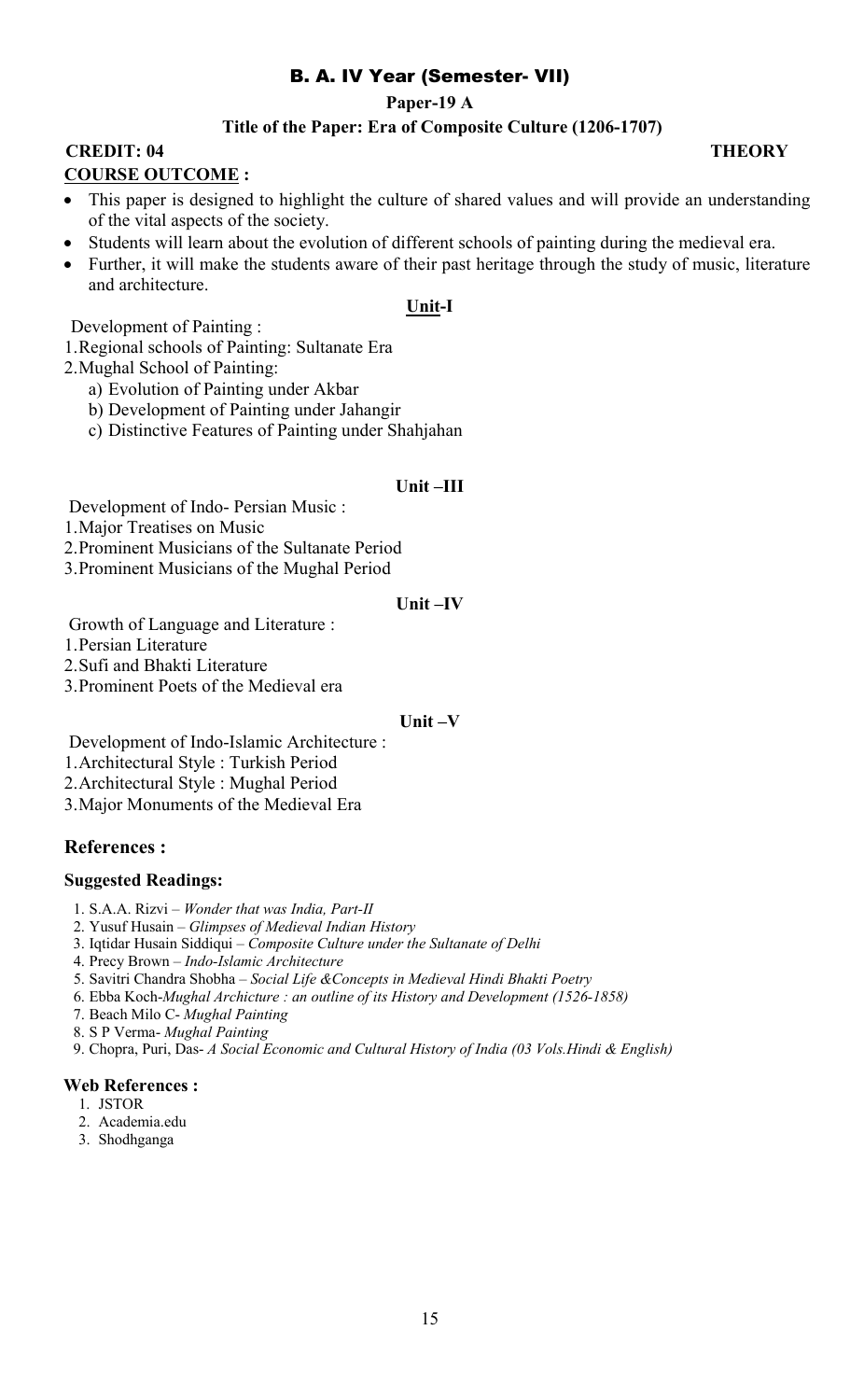**Paper-19 B** 

#### **Title of the Paper: Women in Modern India**

#### **CREDIT: 04 THEORY**

#### **COURSE OUTCOME :**

Students will be able to understand:

- The concept of gender and womanhood in Indian society along with its social, cultural, political and economic dimensions.
- The personalities, events, movements etc associated with the upliftment and emancipation of woman.
- The empathy, sensitivity and appreciation for women's contribution towards our society through critical and analytical readings of the Indian society.

#### **Unit-I**

- 1. Status of Women in  $18<sup>th</sup>$  And early  $19<sup>th</sup>$  Century
- 2. Efforts to educate Women in the  $19<sup>th</sup>$  and early  $20<sup>th</sup>$  Century
- 3. The emergence of Women organizations : Women's Indian Association, National Council of Women in India and All India Women's conference

#### **Unit –II**

- 1. Movements for Women's franchise
- 2. Women in Nationalist Movement after emergence of Gandhi
- 3. Women's Status in Post-Independent India

#### **Unit –III**

- 1. Women in Indian Politics after Independence
- 2. Dowry as an evil
- 3. Agitation against Sati-1987-1988

#### **Unit –IV**

Contributions of Reformers for Women upliftment

- a) Raja Ram Mohan Roy
- b) Ishwarchandra Vidyasagar
- c) Pandita Ramabai Bai
- d) Sister Nivedita

#### **References :**

#### **Suggested Readings:**

- 1. Geraldine Forbes-*Women in Modern India*
- 2. Sushila Nayar, Kamla Mankekar (ed.) *Women Pioneers in India's Renaissance*
- 3. S. N. Mukherjee *Raja Ram Mohan Roy & the status of Women in Bengal in the Nineteenth Century*
- 4. Sushila Ramaswamy *Women in Political thought*
- 5. Tanika Sarkar *Women and Social Reform in Modern India*
- 6. Arpita Mukhopadhyaya and Sumit Chakrabarti *Feminisms*
- 7. राधा कुमार–*स्त्री संघर्ष का इतिहास*
- 8. सम्पादक राधना आर्य, निवेदिता मेनन, जिनी लोकनीता *नारीवादी राजनीति*
- 9. शुभ्रा परमार  *नारीवादी सिद्धांत एवं व्यवहार*

- 1. JSTOR
- 2. Academia.edu
- 3. Shodhganga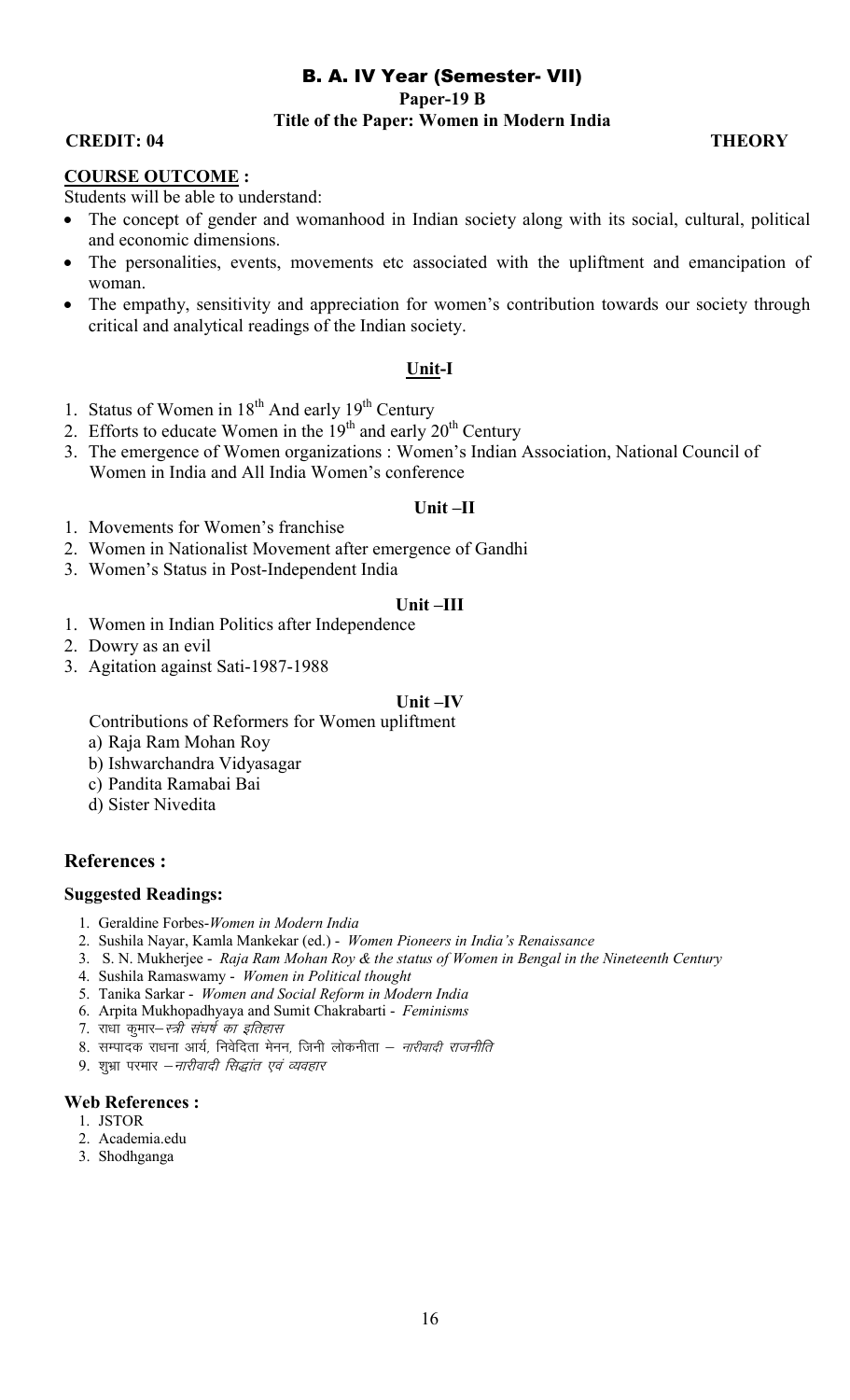**Paper-19 C**

#### **Title of the Paper: Nawabi Regime in Awadh**

**CREDIT: 04 THEORY**

#### **COURSE OUTCOME :**

Students will be able to understand:

- The regional history of Awadh during the rule of the Nawabs of Awadh.
- The relation of the Nawabs with the English East India Company.
- The history of Lucknow University and its contribution towards society.
- The process of cultural synthesis though communal harmony.

#### **Unit –I**

- 1. Saadat Khan Burhan-ul- Mulk (1722-39)
- 2. Abdul Mansur Khan Safdar Jung (1739-54)
- 3. Siraj-ud-daula (1754-75)

#### **Unit –II**

- 1. Asaf-ud-daula/Mohammad Yahya Mirzra Amani (1775-97)
	- Transfer of Capital
	- Relation with English Company
- 2. Wazir Ali Khan (1797-98)
	- Coronation and Deposition
- 3. Yamin-ud-Daula Saadat Ali Khan (1798-1814)
	- Coronation
	- Awadh and subsidiary Alliance System

#### **Unit –III**

- 1. Abul Muzaffar Ghazi-ud-Din Haider Khan (1814-27)
	- First King of Awadh (1819-27)
- 2. Nawab/King of Awadh (1827-47)
	- Nasir-ud-din Haider (1827-37)
	- Mohammad Ali Shah (1837-1842)
	- Amjad Ali Shah (1842-47)
- 3. Wajid Ali Shah (1847-56)
	- Deposition and Annexation of Awadh

#### **Unit – IV**

- 1. Education in Nawabi era
- 2. Formation of Lucknow University
- 3. The role of academia in the freedom struggle.

#### **References :**

#### **Suggested Readings:**

- 1. A L Srivastava-*The first two Nawabs of Awadh*
- 2. A P Bhatnagar -*The Oudh Nights*
- 3. C C Davics-*Warren Hastings and Oudh*
- 4. G D Bhatnagar- *Avadh under Wajid Ali Shah*
- 5. Ikhtiyaruddin Qidwai-*The court Life under the Nawabis of oudh*
- 6. Mirza Ali Azhar-*King Wajid Ali Shah*
- 7. P C Mukerjee-*Pictoral Lucknow*
- 8. Ravi Bhatt-*The life and times of Nawabs*
- 9. Sydney Hay-*The Historic Lucknow*

- 1. JSTOR
- 2. Academia.edu
- 3. Shodhganga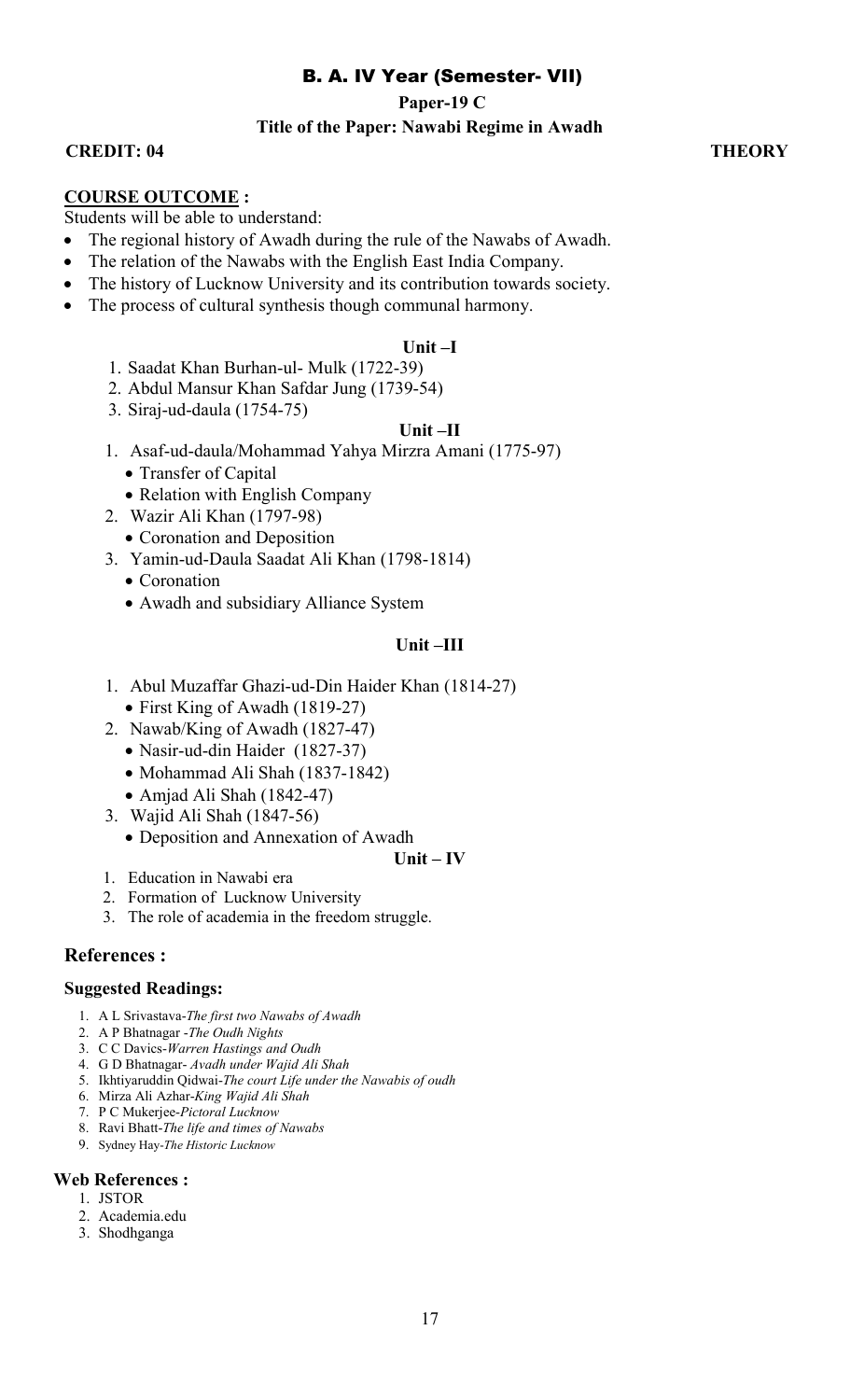RESEARCH PROJECT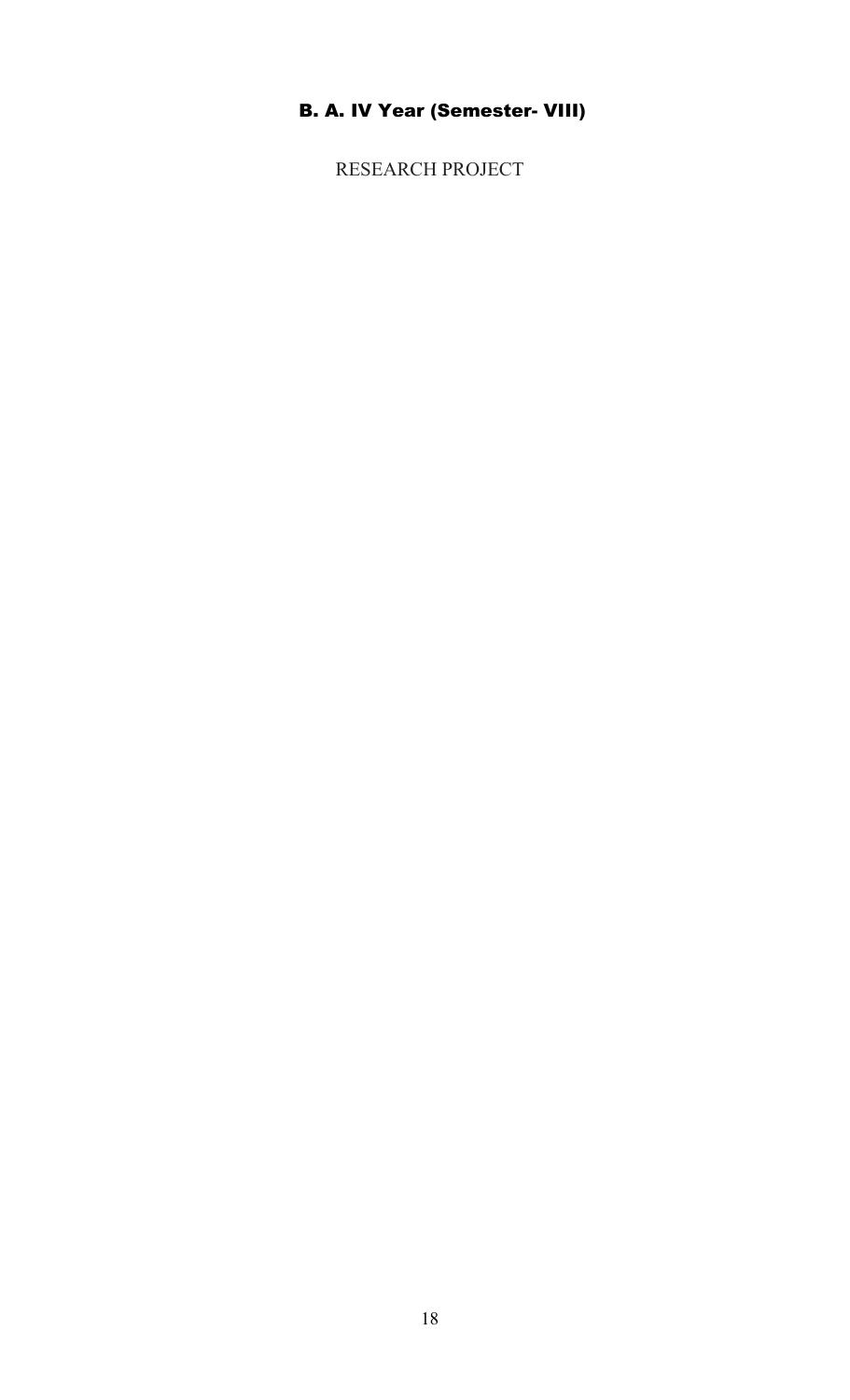# B. A. I Year (Semester – I)

#### **Minor- (Paper-1)**

#### **Title of the Paper: Delhi Sultanate: Political Aspects (1206-1526)**

**CREDIT: 04** THEORY

#### **COURSE OUTCOME :**

Students will be able to develop:

- An understanding of the political regime and its functioning.
- Learn about the process of continuity and change in history.
- Historical outlook to resolve the struggle in society and nations.

#### **UNIT – I**

#### **Foundation of the Delhi Sultanate:**

- 1. Early Turkish Invasions
- 2. Qutubuddin Aibak;Iltutmish; Razia and her successors
- 3. Balban and his successors

#### **UNIT – II**

#### **Climax of the Delhi Sultanate:**

- 1. Jalaluddin Khalji
- 2. Alauddin Khalji & his successors
- 3. Expansionist policy of Alauddin Khalji

#### **UNIT – III**

#### **Tughluq and Sayyed Dynasty:**

- 1. Ghiyasuddin Tughluq, Mohammad bin Tughluq, Firuz Shah and his successor
- 2. Timur's Invasion and its Impact
- 3. Sayyed Dynasty

#### **UNIT – IV**

#### **Lodi's and the Decline of the Sultanate:**

- 1. Bahlul Lodi
- 2. Sikandar Lodi and Ibrahim Lodi
- 3. Downfall of the Delhi Sultanate

#### **References :**

#### **Suggested Readings :**

- 1. ABM Habibullah-*Foundation of Muslim rule in India*
- 2. A C Banerjee-*History of Khaljis*
- 3. Agha Mehdi Hussain- *Tughlaq Dynasty*
- 4. Agha Mehdi Hussain-*Mohammad bin Tughlaq*
- 5. Harish Chandra Verma-*Medieval India*
- 6. Ishwari Prasad-*A History of the Qaraunah Turks*
- 7. K A Nizami-*Some Aspects of Religion & Politics in India during the 13th Century*
- 8. K S Lal-*History of the Khaljis*
- 9. Mohammad Habib & K A Nizami (ed.)-*A Comprehensive History of India Vol-V*
- 10.S A A Rizvi-*The Wonder that was India Vol-II*
- 11.U N Day-*Some Aspects of Medieval Indian History*
- 12.Vipul Singh-*Interpreting Medieval India Vol-I &II*
- 13.हरीश चन्द्र वर्मा–*मध्यकालीन भारत*

- 1. JSTOR
- 2. Academia.edu
- 3. Shodhganga